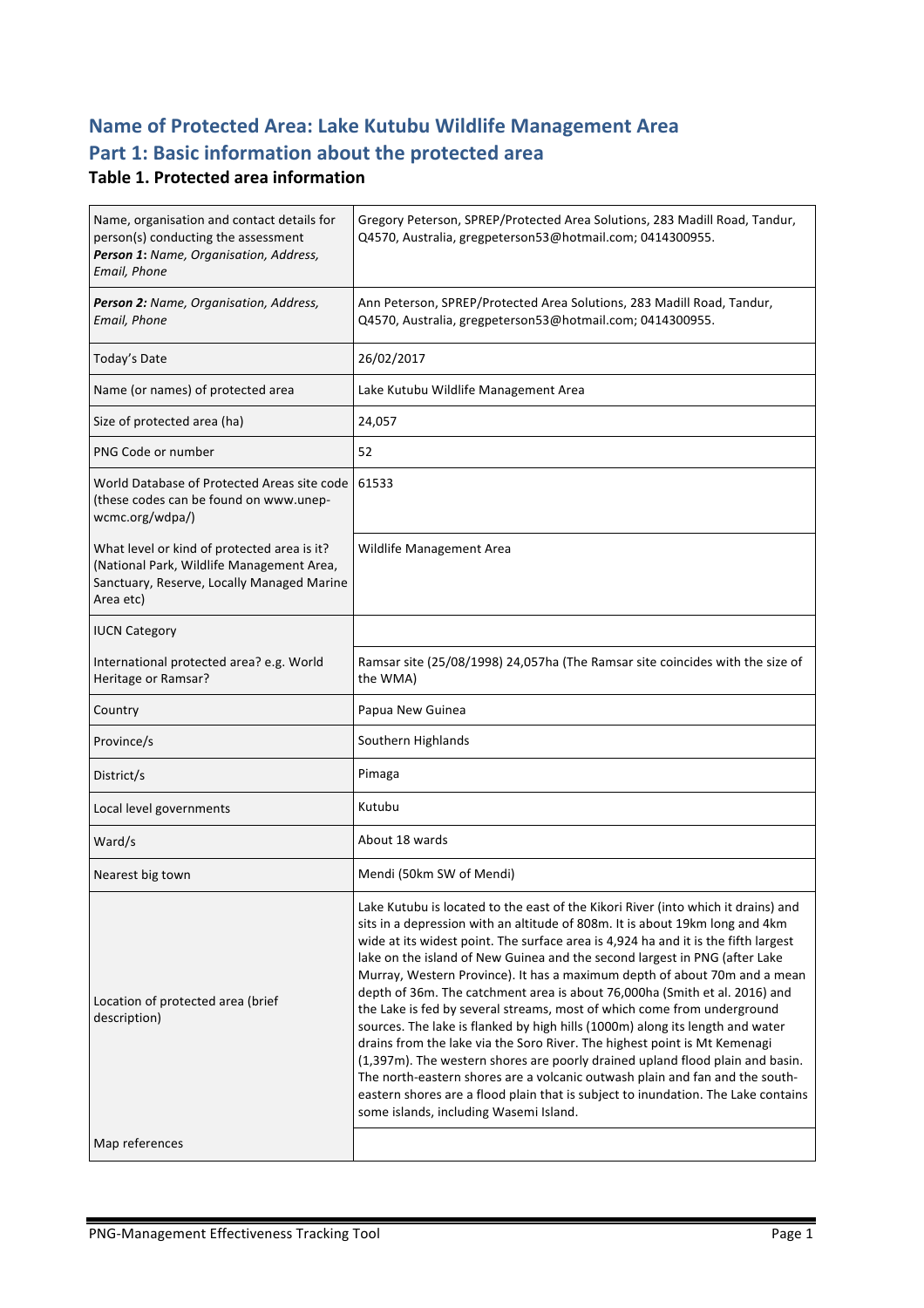| When was the protected area gazetted or<br>formally established?                                                                                               | 25/06/1992                                                                                                                                                                                                                                                                                                                                                                                                                                                                                                                                                                                                                                                                                                                                                                                                            |
|----------------------------------------------------------------------------------------------------------------------------------------------------------------|-----------------------------------------------------------------------------------------------------------------------------------------------------------------------------------------------------------------------------------------------------------------------------------------------------------------------------------------------------------------------------------------------------------------------------------------------------------------------------------------------------------------------------------------------------------------------------------------------------------------------------------------------------------------------------------------------------------------------------------------------------------------------------------------------------------------------|
| Reference for gazettal or Memorandum of<br>Understanding (MoU)                                                                                                 |                                                                                                                                                                                                                                                                                                                                                                                                                                                                                                                                                                                                                                                                                                                                                                                                                       |
| Who owns the protected area? please enter<br>Government Private Community/ customary<br>landowners, private, Other (name) and<br>include Clan name(s)          | Customary land tenure. The WMA land is owned by the people of the Foe and<br>Fasu groups comprising about 33 villages including Kaimari, Soro, Kokaya Point,<br>Sawmill, Tubage, Wasami, Inu, Ibu, Wanunuku, Tugiri 1, Tugiri2, Yo'obo,<br>Seraga, Gesege, Asu and part of Hegeso. People reside on the shores of the<br>Lake. Clans are male-dominated and patrilineal. Each clan segment holds<br>communal and individual ownership of areas of land that are passed down<br>from father to son. In the Foe area there are 45 main clans and several have<br>divided into sub-clans, making a total of about 78 (Rule, 1993, cited in Jenkins<br>& Nombri, 1997). Two other families own land in the WMA but are not resident<br>in the WMA.                                                                        |
| Number of households living in the<br>protected area                                                                                                           | Unknown - there are many                                                                                                                                                                                                                                                                                                                                                                                                                                                                                                                                                                                                                                                                                                                                                                                              |
| Population size within the protected area                                                                                                                      | About 14,000                                                                                                                                                                                                                                                                                                                                                                                                                                                                                                                                                                                                                                                                                                                                                                                                          |
| Who manages the protected area? (e.g.<br>please enter government, customary<br>landowners [add clan names] management<br>committee [how many and what gender]) | Management Committee (8 members, 4 M, 4F). Each village has a sub-<br>committee with 4 representatives (including male and female) - these are from<br>Wasami, Gesege, Yo'obo and Tugiri 2. Because of population growth the other<br>villages have been established by these four main groups. The committee has a<br>chairman, treasurer, secretary, vice-chairman, and 4 coordinators (2 M, 2F).<br>Currently there is no Management Plan. There have been some surveys<br>conducted with the help of Exxon and we hope that a plan will be developed in<br>the future. There was a Management Plan but it was not implemented.                                                                                                                                                                                    |
| Total number of staff (this means anyone<br>working on the protected area in paid jobs -<br>whether NGOs, community, rangers or<br>customary landowners        | 0                                                                                                                                                                                                                                                                                                                                                                                                                                                                                                                                                                                                                                                                                                                                                                                                                     |
| Temporary paid workers   0                                                                                                                                     |                                                                                                                                                                                                                                                                                                                                                                                                                                                                                                                                                                                                                                                                                                                                                                                                                       |
| Permanent paid workers   0                                                                                                                                     |                                                                                                                                                                                                                                                                                                                                                                                                                                                                                                                                                                                                                                                                                                                                                                                                                       |
| Annual budget (US\$) - excluding staff salary<br>costs                                                                                                         |                                                                                                                                                                                                                                                                                                                                                                                                                                                                                                                                                                                                                                                                                                                                                                                                                       |
| Operational (recurrent) funds                                                                                                                                  | 0                                                                                                                                                                                                                                                                                                                                                                                                                                                                                                                                                                                                                                                                                                                                                                                                                     |
| Project or special funds                                                                                                                                       | ExxonMobil has provided a boat and motor, billboards and uniforms (K33,000).<br>The WMA Committee reports on how the money was spent to the Manager of<br>the Lake Kutubu Enhancement Program within ExxonMobil (when money<br>comes from Exxon). In 2014 Exxon provided funds to develop the WMA's<br>Resource Centre, toilets and water tanks. The WMA established the Lake<br>Kutubu Foundation account into which money is deposited. This is used to<br>provide support for meetings, transport and communication. Fundraising<br>money also goes into the Foundation Account (2F and the Chair have authority<br>over the account; and a financial report is delivered at every quarterly<br>meeting). Training in relation to the WMA Management Plan was provided by<br>PNG Institute of Biological Research. |
| Reason for protected area establishment                                                                                                                        | We have endemic species that are not found elsewhere in the world. We have<br>wetlands and this provides clean water - it is like a tea strainer. We have many<br>forest species - over 1000 orchid species, the landscape, the culture and the<br>heritage. When the government decided to develop the road and there was<br>mining development (oil and gas exploration) and land clearing we thought<br>that this would destroy the lake and we asked the government for help to<br>protect the area.                                                                                                                                                                                                                                                                                                              |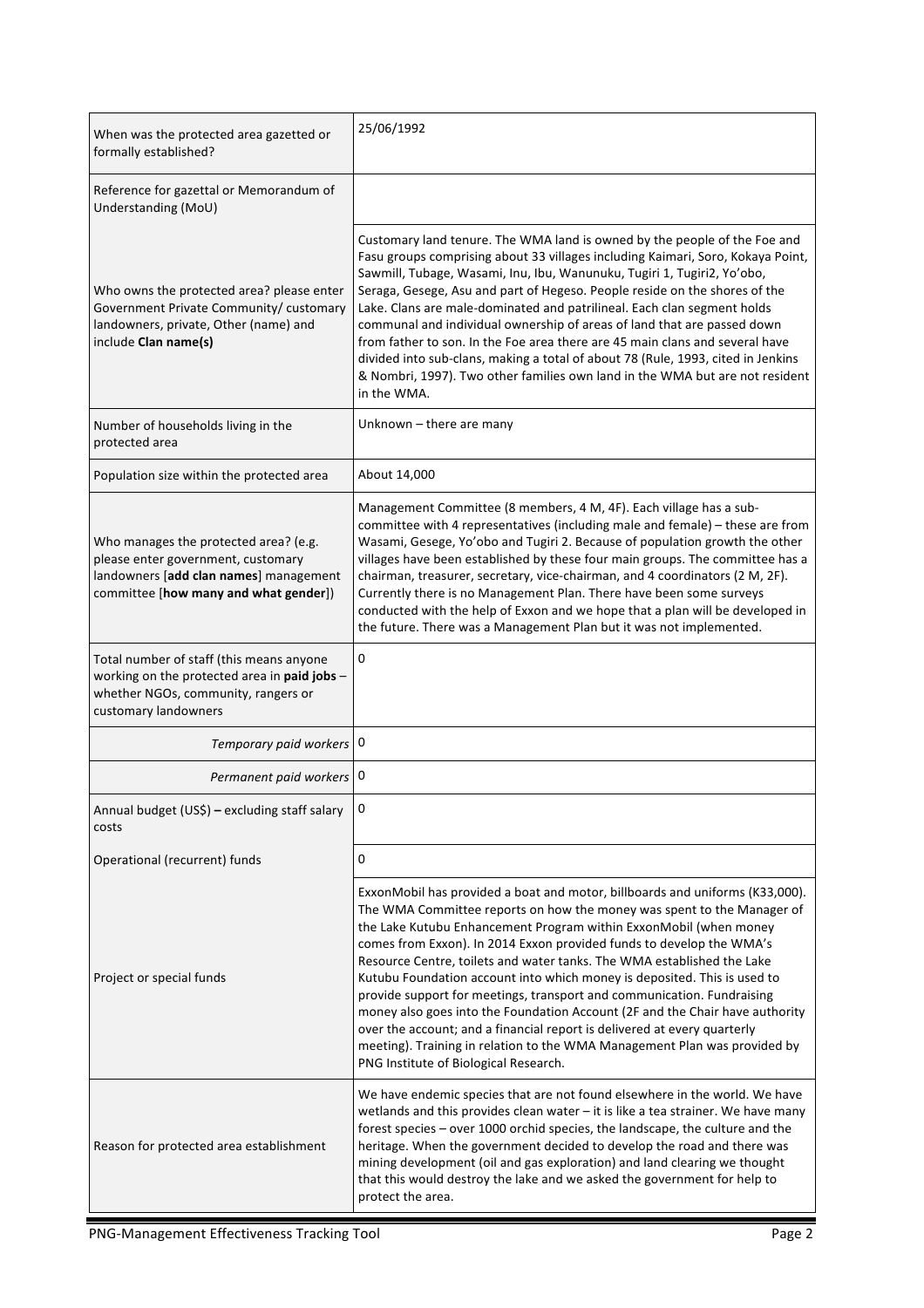| What are the main values for which the area<br>is designated (Fill this out after data sheet 2)                                                                                                                                                | Endemic fish; fresh water and swamp forest; plants; animals; and<br>culture/custom.                                                                                                                                                                                                                                                                                                                                                        |
|------------------------------------------------------------------------------------------------------------------------------------------------------------------------------------------------------------------------------------------------|--------------------------------------------------------------------------------------------------------------------------------------------------------------------------------------------------------------------------------------------------------------------------------------------------------------------------------------------------------------------------------------------------------------------------------------------|
| List the primary protected area management<br>objectives (add lines if needed after the<br>most important objectives):<br>Management objective 1                                                                                               | The Lake Kutubu Environment Foundation Inc (26/9/2013) identifies several<br>objectives $-$ (1) to protect, maintain and promote the ecological resources (e.g.<br>the protection of 12 endemic fish species and freshwater crustacean<br>population).                                                                                                                                                                                     |
| Management objective 2                                                                                                                                                                                                                         | To enhance sustainable development through the wise use of natural<br>resources.                                                                                                                                                                                                                                                                                                                                                           |
| Management objective 3                                                                                                                                                                                                                         | Safeguard the integrity of the traditional owners and their traditions and<br>culture.                                                                                                                                                                                                                                                                                                                                                     |
| Number of people involved in answering the<br>assessment questions                                                                                                                                                                             | 9                                                                                                                                                                                                                                                                                                                                                                                                                                          |
| Name/organisation/contact details of<br>people participating in the assessment                                                                                                                                                                 | Jeffrey Bia'a, Lake Kutubu WMA, Yo'obo Village; Patrick Hebago, LKWMA,<br>Gesege Village, 71556379; Alfred Dafora, LKWMA, Yo'obo, 72311722; Alice<br>Kage, LKWMA, Tugiri 1 Village; Gabriel Kamuna, LKWMA, Seraga V and Wasami<br>Village, 70785004; Esa Amaga, LKWMA, Kokaya Point Village, 79226130; Lucy,<br>LKWMA, Tugiri 1, 79414557, Lawrence Kage, Chairman, LKWMA, Tugiri 1,<br>kagelawrence1@gmail.com, 71182774; Vagi Rei, CEPA. |
| Customary landowners/other community;<br>CEPA, Other national government agency;<br>Provincial govt; local level govt; Protected<br>area staff (anyone working on the protected<br>area in paid jobs; NGO; Donors; External<br>experts; Others | Customary landowners, CEPA.                                                                                                                                                                                                                                                                                                                                                                                                                |
| Please note if assessment was carried out in<br>association with a particular project, on<br>behalf of an organisation or donor                                                                                                                | SPREP through the PNG Protected Area Assessment Project, which is a<br>component of the GEF Community-based Forest and Coastal Conservation and<br>Resource Management Project in PNG.                                                                                                                                                                                                                                                     |

# Part 2: What makes this protected area special and important?

The Lake provides for the livelihoods of the people (fish and prawns, and sago that grows on the lake shore). Areas around the lake are used for gardening and settlements. The lake is surrounded by limestone ridges and has many fish species and many local plants and animals that are not found anywhere else. It is a Wetland of International Significance under the Ramsar Convention. The WMA is part of the Kikori basin, one of the most biologically rich in PNG. We still practice many traditions such as the longhouses and traditional methods of burial.

#### Table 2. Key values of the protected area

| No.            | <b>Key values</b> | <b>Brief description</b>                                                                                                                                                                                                                                                                                                                                                                                                                                                                                                                            | <b>Note if endangered species</b><br>or ecosystem (IUCN)                                                                                                                                                                                                                                                  |
|----------------|-------------------|-----------------------------------------------------------------------------------------------------------------------------------------------------------------------------------------------------------------------------------------------------------------------------------------------------------------------------------------------------------------------------------------------------------------------------------------------------------------------------------------------------------------------------------------------------|-----------------------------------------------------------------------------------------------------------------------------------------------------------------------------------------------------------------------------------------------------------------------------------------------------------|
| $\mathbf{1}$   | Endemic fish      | There are at least 12 species of endemic fish in Lake Kutubu,<br>e.g. Lake Kutubu rainbow fish, Melanotaenis lacustris. These<br>species are caught by the local communities and provide<br>important protein in their diet. Additional information: five<br>of the endemic fish in Lake Kutubu were reported by Enesar<br>in 2005 to comprise up to 40% of the customary landowners'<br>fish catches. This proportion is likely to have been affected<br>by the introduction of tilapia which have severely reduced<br>the number of endemic fish. | Cehrax papaunus, Holthuis;<br>M. lacustris, Oloplotosus<br>torbo Allen; and Hephaestus<br><i>adamsoni</i> Trewavas are<br>vulnerable. Craterocephalus<br><i>lacustris</i> Trewayas is<br>endangered. Mogurnda<br>variegate, Nicholos and<br>Mogurnda furva Allen &<br>Hoese are critically<br>endangered. |
| $\overline{2}$ | Water (fresh) and | Fresh water comes into the lake. It is important for drinking.                                                                                                                                                                                                                                                                                                                                                                                                                                                                                      |                                                                                                                                                                                                                                                                                                           |
|                | swamp forest      | The swamp forest is the strainer for the lake and creates the                                                                                                                                                                                                                                                                                                                                                                                                                                                                                       |                                                                                                                                                                                                                                                                                                           |
|                |                   | fresh water.                                                                                                                                                                                                                                                                                                                                                                                                                                                                                                                                        |                                                                                                                                                                                                                                                                                                           |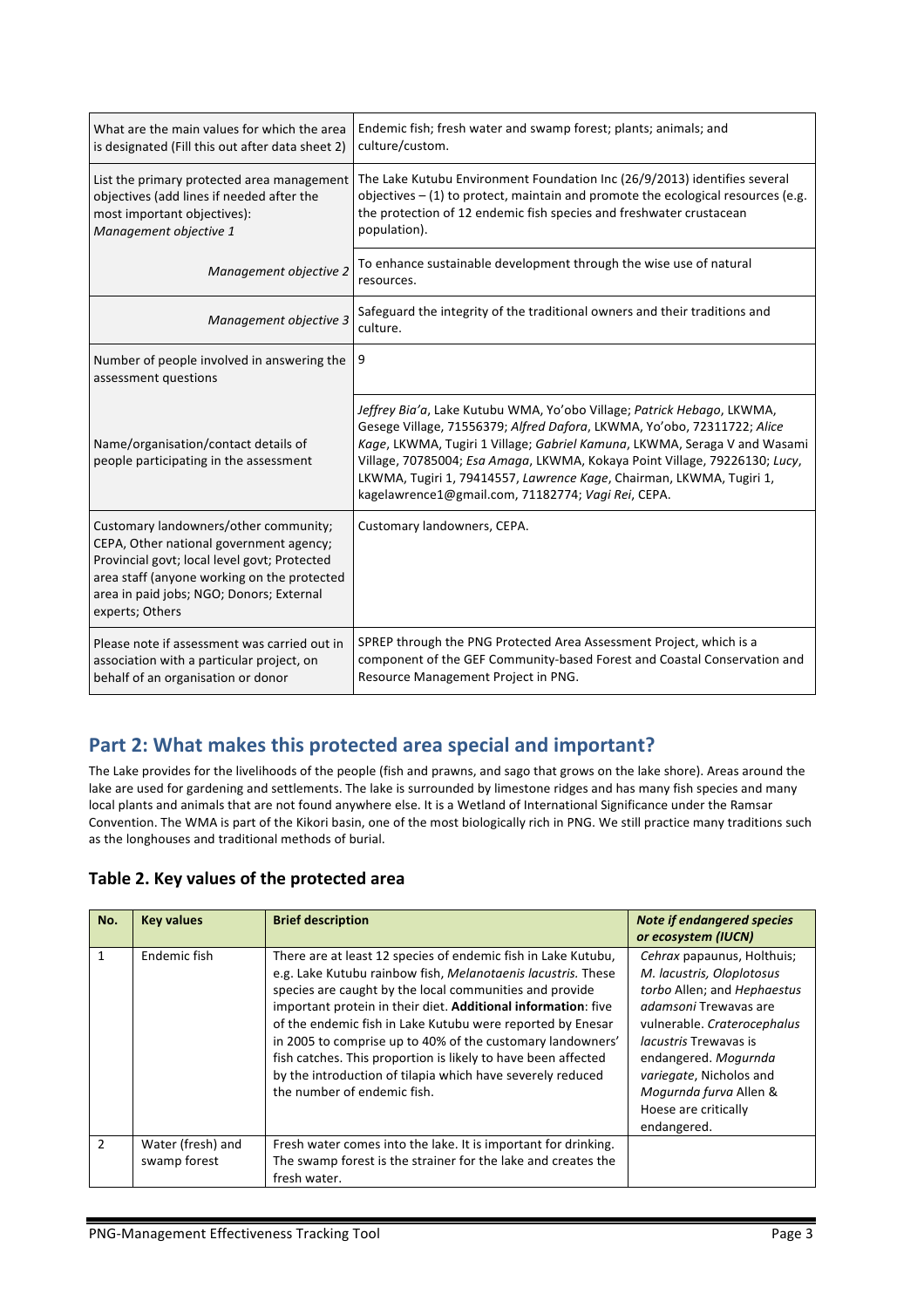|   | Plants         | Orchids (>1000 species), bamboo, palms, salat (medicine<br>plant), pandanus, rattans, sago (grows on the edge of the<br>lake and is a main component of our diet).                                                                                                                |  |
|---|----------------|-----------------------------------------------------------------------------------------------------------------------------------------------------------------------------------------------------------------------------------------------------------------------------------|--|
| 4 | Animals        | Birds (e.g. bird of paradise - for custom and ceremony,<br>cassowary, water birds, bush fowl, water ducks),<br>butterfly/moths, frogs, tree kangaroo (brown and black),<br>wallabies, snakes, monitor lizard (for kundu), cuscus, long-<br>beaked echidna, short-beaked echidna,, |  |
| 5 | Culture/custom | There is a skull cave, which is an important burial cave.<br>There are longhouses which are traditionally used by men<br>and boys.                                                                                                                                                |  |

# **Table 3. Checklist of values/benefits**

Not important 0; Important 1; Very important 2; Don't know DK

| How important is the protected area for each | <b>Score</b>   | <b>Comment</b>                                                                                                          |
|----------------------------------------------|----------------|-------------------------------------------------------------------------------------------------------------------------|
| of the listed values/benefits?               | (0,1,2, DK)    |                                                                                                                         |
| Biodiversity - the presence of many<br>1.    | $\overline{2}$ | Biodiversity was the main reason for establishing the WMA.                                                              |
| different kinds of plants, animals and       |                | We want to protect it from threats (e.g. from roads and                                                                 |
| ecosystems                                   |                | mining). Additional information: The 2006 RAPPAM                                                                        |
|                                              |                | provided detailed information on the WMA's biodiversity.                                                                |
|                                              |                | This is summarised here, but as little or no monitoring has                                                             |
|                                              |                | been conducted in the last 11 years, some of this                                                                       |
|                                              |                | information may be inaccurate. The vegetation is typical of a                                                           |
|                                              |                | lowland to lower montane forest and includes swamp                                                                      |
|                                              |                | forests, Nothophagus and Pandanus forests, and aquatic or                                                               |
|                                              |                | freshwater vegetation types. There are four types of habitats                                                           |
|                                              |                | of aquatic and semi-aquatic plants: (i) A tall emergent zone                                                            |
|                                              |                | forming the fringing littoral margins of the lake to a                                                                  |
|                                              |                | maximum depth of 2.5 m (during high tide). There is a                                                                   |
|                                              |                | marked zonation, with Phragmites karka occupying the                                                                    |
|                                              |                | more landward margins followed by the broad-leaved grass<br>Miscanthus floridulus and Pandanus sp. and a mixture of the |
|                                              |                | reed Scripus grossus, Typha orientalis and several mat-                                                                 |
|                                              |                | forming grasses (e.g. Leersia hexandra). Sometimes the                                                                  |
|                                              |                | smartweeds of the family Polygonaceae (e.g. Polygonum                                                                   |
|                                              |                | attenuatum) form a dominant component bordering the tall                                                                |
|                                              |                | emergent zone. (ii) Aquatic mixed plant beds comprised                                                                  |
|                                              |                | either of a mixture of cosmopolitan species or one of the                                                               |
|                                              |                | following species as a single species stand - Hydrilla                                                                  |
|                                              |                | verticillata, Ceratophyllum demersum, Najas tenuifolia,                                                                 |
|                                              |                | Vallisneria natans, Ottelia allisimoides and Potemogeton                                                                |
|                                              |                | malaianus. Species occur in shallow waters to depths of 3 m                                                             |
|                                              |                | or 4 m may occasionally extend into deeper waters. (iii)                                                                |
|                                              |                | Aquatic Characeae plant beds dominated by Nitella species.                                                              |
|                                              |                | This species forms a dense monospecific mat over the                                                                    |
|                                              |                | bottom of the lake. The Characeae community either abut                                                                 |
|                                              |                | the mixed community, the tall emergent community or the                                                                 |
|                                              |                | lake edge itself where the bank was steep. Depth                                                                        |
|                                              |                | distribution of this aquatic plant bed was observed to range                                                            |
|                                              |                | from 2.5 m to depths of 8 m. (iv) This group is confined to<br>the mouths of Kaimari and Tugiri Creeks, which are       |
|                                              |                | characterised by the formation of levee banks upon which                                                                |
|                                              |                | ebb (floating mat forming grasses) extend out into the lake.                                                            |
|                                              |                | The diversity of terrestrial fauna in the Lake Kutubu area is                                                           |
|                                              |                | also great. There are unique animals inhabiting the different                                                           |
|                                              |                | habitat types despite the harsh conditions. In relation to                                                              |
|                                              |                | fauna, there are 13 endemic fish species and more than 100                                                              |
|                                              |                | fresh water fish; 19 species of native mammal were                                                                      |
|                                              |                | recorded on Mt. Kemenagi. A rat species (Rattus nov.sp.)                                                                |
|                                              |                | which is new to science, and a rare species of Three-striped                                                            |
|                                              |                | Dasyure (Myoictis melas) were recorded on Mt. Kemenagi                                                                  |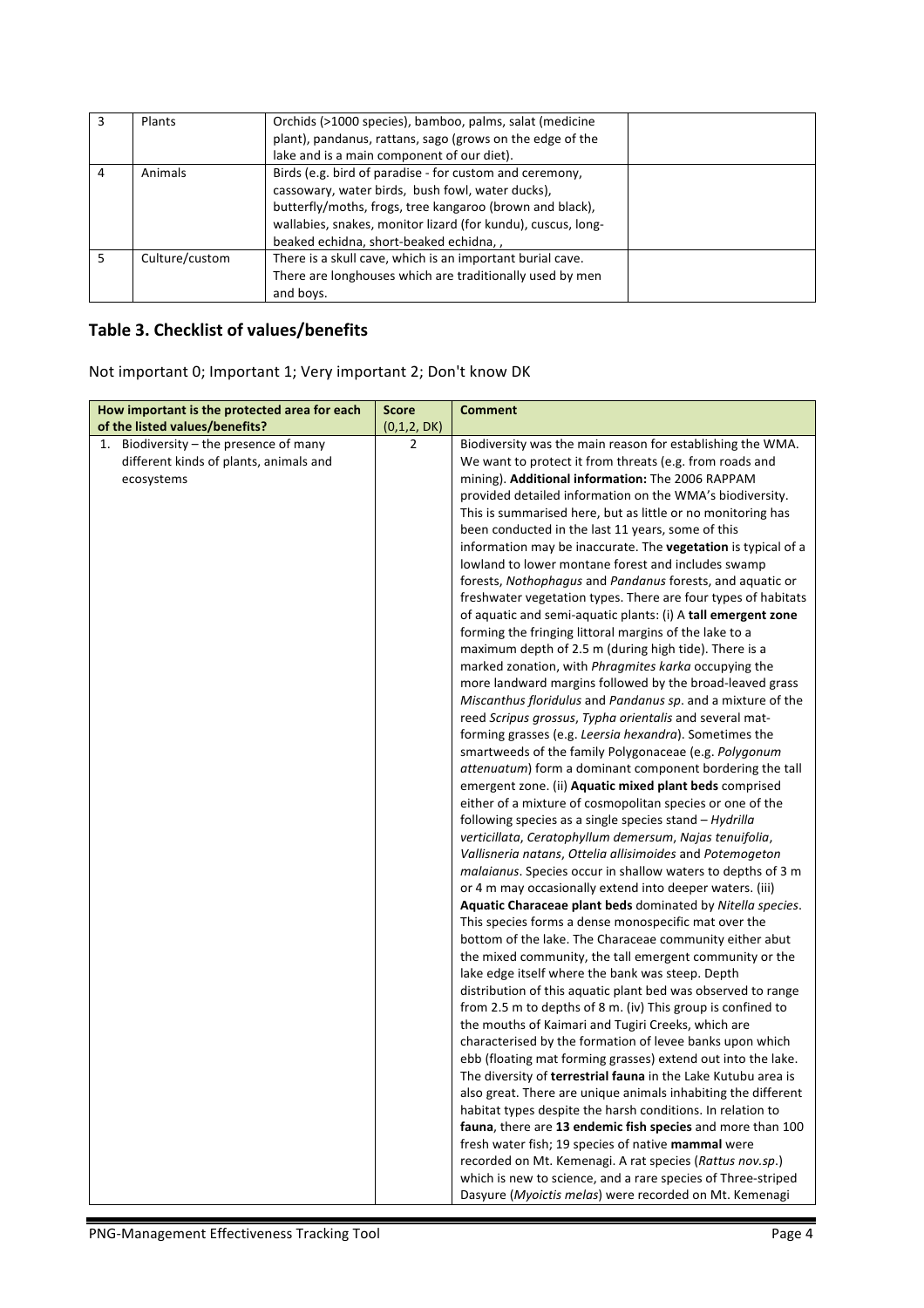|                                                                                                                                              |                | during survey work. An additional 6 species of mammals<br>were documented as occurring in the swamp forest by Leary<br>(1998). These included one threatened mammal species<br>(Long-beaked Echidna, Zaglossus bruijnii), and one rare<br>species (Round-eared Tubed-nosed Bat, Myctimene cyclotis).<br>Two species of tree kangaroo, Doria's tree kangaroo<br>(Dendrolagus dorianus) and Goodfellow's tree kangaroo<br>(Dendrolagus goodfellowi), are considered vulnerable to<br>hunting pressures, have been recorded around the Lake. The<br>total number of native mammal species recorded to date for<br>the Lake Kutubu Wildlife Management Area is 25 species.<br>There are around 250 species of <b>birds</b> (d'Cruz 2008). There is<br>little information on the reptile and frogs of the Lake Kutubu<br>area. More than 60 species of frogs occur in the area (d'Cruz<br>2008), including Rana daemeli, Litoria gacilata, Litoria<br>infrafrenata, Litoria timida, Hylophorbus rufescens, and<br>Platymantis papuensis. and 103 mammal species (d'Cruz<br>2008). A few other reptile species were identified like the<br>amethystine python (Morelia amethistina). The total<br>number of reptiles and amphibians recorded for the Lake<br>Kutubu area is about 18 species, but this is not a<br>comprehensive survey. It is recorded that a high diversity of<br>moth species (656 species) at a site near Moro, not far from<br>the lake and the Lake supports more species of birdwing<br>butterfly (i.e. 5 of 8 species) than any other known sites in<br>PNG. All are listed on Appendix II of the Convention on<br>International Trade in Endangered Species: Goliath birdwing,<br>the world's second largest birdwing butterfly (Ornithoptera<br>goliath); Paradise birdwing (Ornithoptera paradisea);<br>Meridionalis birdwing (Ornithoptera meridionalis); Priamus<br>birdwing (Ornithoptera priamus poseidon), and Troides<br>birdwing (Troides oblongomaculatus papuensis). There are<br>over 200 species of butterflies (d'Cruz 2008). The aquatic<br>insects were also recorded, including the Heteroptera<br>(aquatic true bugs), Zygoptera (Damselflies), and the<br>Gyrinidae. A total of 52 aquatic insects; 32 Heteroptera<br>species, 16 Zygoptera species and 4 in the Gyrinidae genera<br>were recorded (RAPPAM 2006). |
|----------------------------------------------------------------------------------------------------------------------------------------------|----------------|---------------------------------------------------------------------------------------------------------------------------------------------------------------------------------------------------------------------------------------------------------------------------------------------------------------------------------------------------------------------------------------------------------------------------------------------------------------------------------------------------------------------------------------------------------------------------------------------------------------------------------------------------------------------------------------------------------------------------------------------------------------------------------------------------------------------------------------------------------------------------------------------------------------------------------------------------------------------------------------------------------------------------------------------------------------------------------------------------------------------------------------------------------------------------------------------------------------------------------------------------------------------------------------------------------------------------------------------------------------------------------------------------------------------------------------------------------------------------------------------------------------------------------------------------------------------------------------------------------------------------------------------------------------------------------------------------------------------------------------------------------------------------------------------------------------------------------------------------------------------------------------------------------------------------------------------------------------------------------------------------------------------------------------------------------------------------------------------------------------------------------------------------------------------------------------------------------------------------------------------------------------------------------------------------------------------------------------------------------|
| 2. Presence of rare, threatened, or<br>endangered species (plants and animals)                                                               | $\overline{2}$ | There are important fish. We must manage the fish so that<br>we have our native fish. We must continue to look after the<br>fish as they are very special to Lake Kutubu. The fish are not<br>found anywhere else in the world and we must look after<br>them. There are about 12 species of endemic fish in the<br>Lake.                                                                                                                                                                                                                                                                                                                                                                                                                                                                                                                                                                                                                                                                                                                                                                                                                                                                                                                                                                                                                                                                                                                                                                                                                                                                                                                                                                                                                                                                                                                                                                                                                                                                                                                                                                                                                                                                                                                                                                                                                               |
| 3. Ecosystems (e.g. wetlands, grasslands,<br>coral reefs etc) that are rare because they<br>have been cleared or destroyed in other<br>areas | $\overline{2}$ | The wetlands are internationally recognized under the<br>Ramsar Convention and are very important to protect. The<br>swamp forest is important for helping to purify the water<br>entering the Lake.                                                                                                                                                                                                                                                                                                                                                                                                                                                                                                                                                                                                                                                                                                                                                                                                                                                                                                                                                                                                                                                                                                                                                                                                                                                                                                                                                                                                                                                                                                                                                                                                                                                                                                                                                                                                                                                                                                                                                                                                                                                                                                                                                    |
| 4. Protecting clean, fresh water                                                                                                             | $\overline{2}$ | The Lake vegetation helps to provide fresh clean water.<br>Additional information: Lake Kutubu is fed through a series<br>of small creeks and subterranean rivers that flow under the<br>surrounding limestone and karst ranges. The main surface<br>flow comes from the Tugibu River and Kaimari Creek (NW<br>catchment). The water is alkaline with a dominance of<br>dissolved minerals (e.g. calcium and bicarbonates derived<br>from the dissolution of limestone from the catchment's karst<br>terrain) (Tappin 2016).                                                                                                                                                                                                                                                                                                                                                                                                                                                                                                                                                                                                                                                                                                                                                                                                                                                                                                                                                                                                                                                                                                                                                                                                                                                                                                                                                                                                                                                                                                                                                                                                                                                                                                                                                                                                                            |
| Sustaining important species in big enough<br>5.<br>numbers that they are able to survive here                                               | $\overline{2}$ | The Lake itself provides important habitat for a range of fish,<br>water birds and vegetation. It sustains about 12 species of<br>endemic fish.                                                                                                                                                                                                                                                                                                                                                                                                                                                                                                                                                                                                                                                                                                                                                                                                                                                                                                                                                                                                                                                                                                                                                                                                                                                                                                                                                                                                                                                                                                                                                                                                                                                                                                                                                                                                                                                                                                                                                                                                                                                                                                                                                                                                         |
| 6. Providing a source of employment for local<br>communities now                                                                             | $\overline{2}$ | There are currently no paid staff. However, people are<br>employed by Oil Search to undertake a range of activities<br>(e.g. managing/clearing of the oil pipe line which passes                                                                                                                                                                                                                                                                                                                                                                                                                                                                                                                                                                                                                                                                                                                                                                                                                                                                                                                                                                                                                                                                                                                                                                                                                                                                                                                                                                                                                                                                                                                                                                                                                                                                                                                                                                                                                                                                                                                                                                                                                                                                                                                                                                        |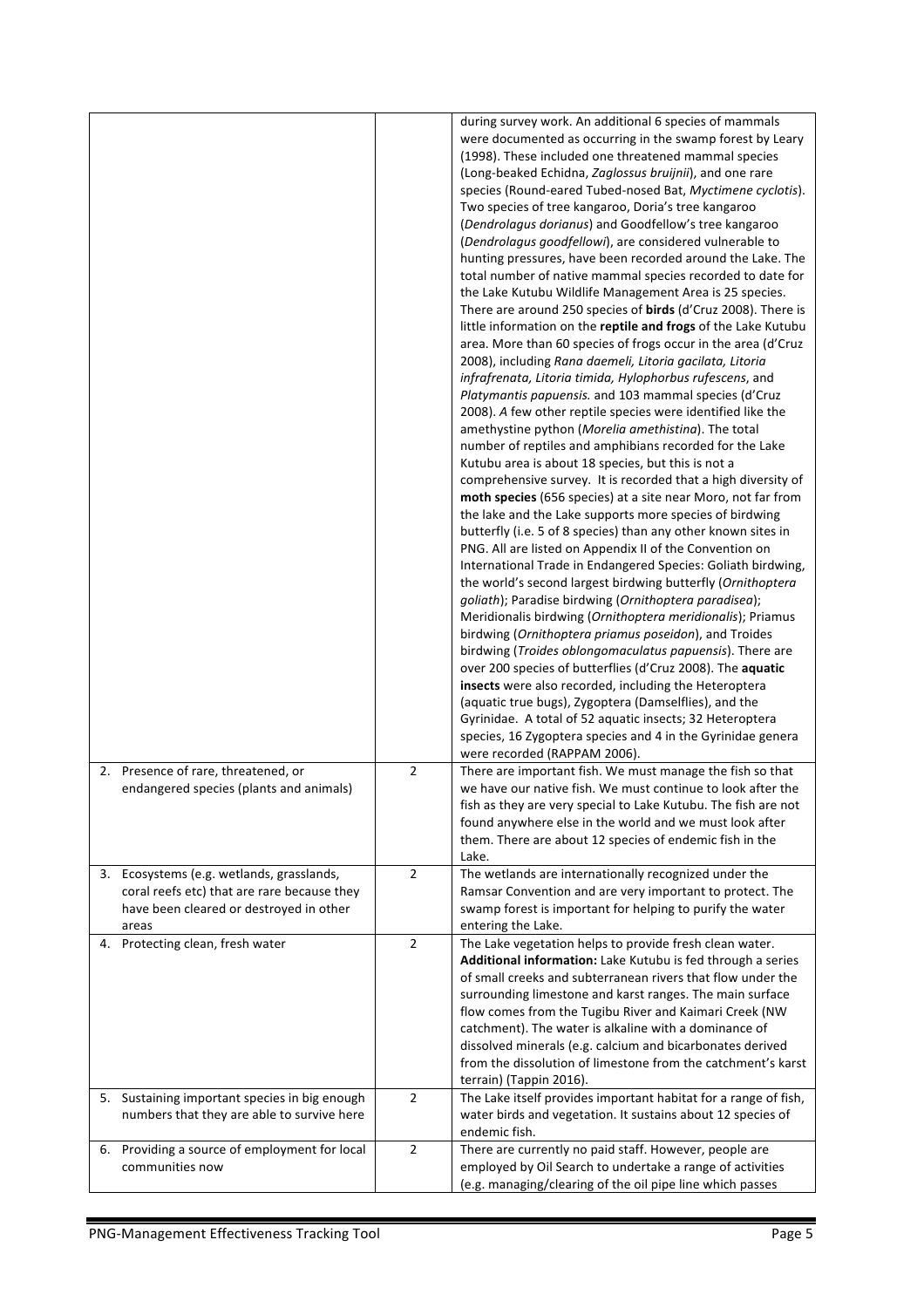|                                                 |                | through the WMA). It is important for the future for the       |
|-------------------------------------------------|----------------|----------------------------------------------------------------|
|                                                 |                | WMA to provide employment for some of the people.              |
| 7. Providing resources for local subsistence    | $\mathcal{P}$  | The people in the WMA mainly live a subsistence lifestyle      |
| (food, building materials, medicines etc.)      |                | and are dependent on the resources of the WMA, e.g. fish,      |
|                                                 |                | terrestrial fauna and sago.                                    |
| 8. Providing community development              | $\overline{2}$ | Oil Search works with the Management Committee and has         |
| opportunities through sustainable               |                | provided assistance in several areas e.g. funding for a        |
| resource use                                    |                | resource centre, boats, educational resources and health       |
|                                                 |                | provision.                                                     |
| 9. Religious or spiritual significance (e.g.    | $\overline{2}$ | Some caves are used as burial sites and these have special     |
| tambu places)                                   |                | significance for the communities in the WMA.                   |
| 10. Plant species of high social, cultural, or  | $\overline{2}$ | We produce and sell tapa cloths and bags, bilums, dresses,     |
| economic importance                             |                | kau kau, banana, nuts, pumpkin, sugar cane and sago.           |
| 11. Animal species of high social, cultural, or | $\mathfrak{D}$ | Animals (e.g. bird of paradise feathers, cuscus, cassowary     |
| economic importance                             |                | feathers, pig meat, fish); meat and fish are also important    |
|                                                 |                | for protein in the diet.                                       |
| 12. Attractive scenery                          | $\overline{2}$ | The Lake is surrounded by limestone that forms a wall          |
|                                                 |                | around the lake. It supports some local endemic plants and     |
|                                                 |                | animals. The Lake in its natural state would be a valuable     |
|                                                 |                | tourist asset.                                                 |
| 13. Tourism now                                 | $\overline{2}$ | Tourists come to the area and visit the Lodge, but currently   |
|                                                 |                | numbers are low.                                               |
| 14. Potential value for tourism in the future   | $\overline{2}$ | Tourism is important for future income generation.             |
| 15. Educational and/or scientific value         | $\overline{2}$ | The Lake supports 12 endemic fish species; local endemic       |
|                                                 |                | plants and animal species. There has been some scientific      |
|                                                 |                | research in the past.                                          |
| 16. Maintaining culture and tradition on        | $\overline{2}$ | Sites of traditional significance are mainly natural features  |
| customary land and passing this on to           |                | associated with origin stories, myths or particular cultural   |
| future generations                              |                | practices and sites. Lake Kutubu is the location for a number  |
|                                                 |                | of traditional myths. There are a number of archaeological     |
|                                                 |                | sites including human burial sites (burial caves or ossuary)   |
|                                                 |                | and longhouses (and this tradition will continue) - they exist |
|                                                 |                | mainly on the island.                                          |

# Part 3: What are the threats to the protected area?

# **Table 4: Threats to the protected area**<br>**H** High significance threats are seriously degrading va

- High significance threats are seriously degrading values. This means they are badly damaging some value -it might be a kind of animal or plant, or your traditional gardens
- **M** Medium threats are having some negative impact they are damaging values but not so badly
- **L** Low threats are present but not seriously damaging values
- **0 N/A** where the threat is not present in the protected area or where something is happening but is not threatening the values at all

| <b>Threat type</b>                  | <b>Score</b> | <b>Notes</b>                                                                                                                                                                                                                                                                                                                                                                                                                                                                                                                                                                                                                                                                                                                                                                                                                                                 |
|-------------------------------------|--------------|--------------------------------------------------------------------------------------------------------------------------------------------------------------------------------------------------------------------------------------------------------------------------------------------------------------------------------------------------------------------------------------------------------------------------------------------------------------------------------------------------------------------------------------------------------------------------------------------------------------------------------------------------------------------------------------------------------------------------------------------------------------------------------------------------------------------------------------------------------------|
|                                     | (H,M,L,0)    |                                                                                                                                                                                                                                                                                                                                                                                                                                                                                                                                                                                                                                                                                                                                                                                                                                                              |
| 1.1 Housing and settlement          | н            | There has been an influx of people looking for jobs (e.g. to work in the<br>mine and also to sell food in the markets and there are sex workers).<br>These people are setting up illegal squatter settlements, mainly near<br>Moro and Soro. The landowners are seeking compensation and<br>assistance. The settlers are cutting timber for housing (and some of<br>these trees are special trees that may be used for medicinal purposes)<br>and they are settling here without permission. They wash in the water,<br>throw rubbish into the Lake and it affects the swamp forest. This is<br>impacting on our water. Oil Search is telling the customary landowners<br>do deal with the issue themselves. The people are requesting that<br>there is no settlement on the WMA. There is no effective enforcement<br>by the police officers in the region. |
| 1.1a Population increase in the     | н            | Increased numbers of people from other places moving into the                                                                                                                                                                                                                                                                                                                                                                                                                                                                                                                                                                                                                                                                                                                                                                                                |
| protected area community            |              | Kutubu area and claiming land for settlement.                                                                                                                                                                                                                                                                                                                                                                                                                                                                                                                                                                                                                                                                                                                                                                                                                |
| 1.2 Commercial and industrial areas |              | There is littering from the market and this is spread throughout the<br>WMA including the Lake.                                                                                                                                                                                                                                                                                                                                                                                                                                                                                                                                                                                                                                                                                                                                                              |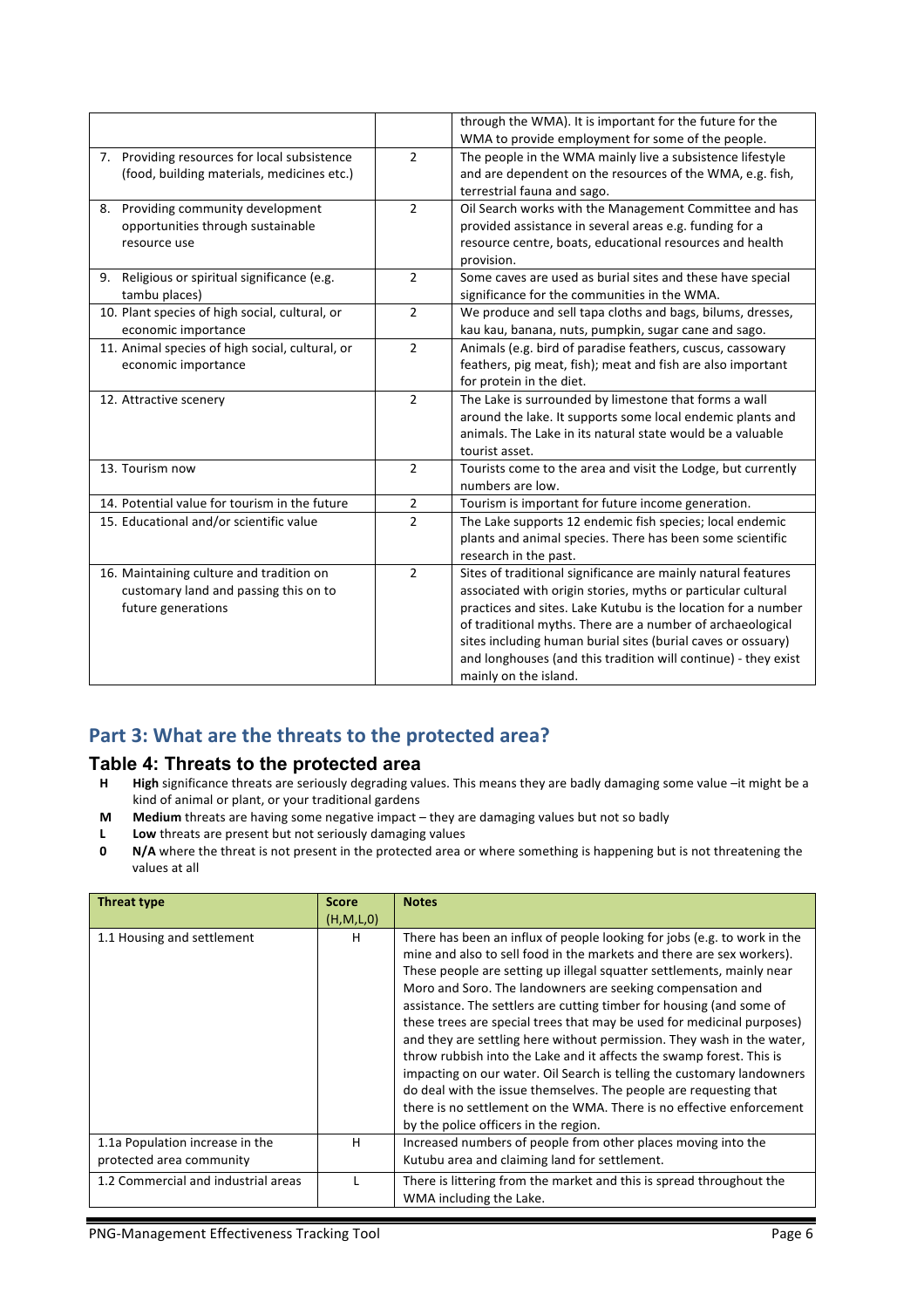| <b>Threat type</b>                     | <b>Score</b><br>(H,M,L,0) | <b>Notes</b>                                                                                                                                    |
|----------------------------------------|---------------------------|-------------------------------------------------------------------------------------------------------------------------------------------------|
| 1.3 Tourism and recreation             | L                         | There are about six lodges around the Lake and these cause some low                                                                             |
| infrastructure                         |                           | impact.                                                                                                                                         |
| 2.1 Customary land owner and           | L                         | The people use shifting cultivation for their gardens and this continues                                                                        |
| community gardens and small crops      |                           | to maintain the vegetation. There is secondary forest regeneration,                                                                             |
|                                        |                           | but in the long term the forest is maintained.                                                                                                  |
| 2.1a Drug cultivation                  | L                         | There is some marijuana growing in the WMA. This is causing social                                                                              |
|                                        |                           | problems within the community, but this is controlled through the                                                                               |
|                                        |                           | Council leaders.                                                                                                                                |
| 2.1b Commercial plantations            | 0                         |                                                                                                                                                 |
| 2.2 Wood and pulp plantations          | $\pmb{0}$                 | There are no wood plantations, only selective logging by communities.                                                                           |
| 2.3 Livestock farming and grazing      | 0                         |                                                                                                                                                 |
| 2.4 Marine and freshwater              | L                         | There were fish ponds with tilapia (as part of a CSIRO research project)                                                                        |
| aquaculture                            |                           | and they have affected the native fish. The ponds overflowed and the                                                                            |
|                                        |                           | tilapia entered the Lake system. Now there are thought to be only a                                                                             |
|                                        |                           | couple of families that have ponds with tilapia.                                                                                                |
| 3.1 Oil and gas drilling               | M                         | A gas pipeline has been constructed along the Kikori River valley to a                                                                          |
|                                        |                           | marine terminal. The oil and gas exploration has finished and the                                                                               |
|                                        |                           | pipeline has been constructed. There was an impact during the                                                                                   |
|                                        |                           | construction phase, but the impact now is low. There is no oil and gas                                                                          |
|                                        |                           | drilling within the WMA. There is a 50m pipeline corridor and there                                                                             |
|                                        |                           | was some destruction of ecosystems as a result of constructing the                                                                              |
|                                        |                           | pipeline (about 2012). There have been no oil spills or gas leaks. The                                                                          |
|                                        |                           | vegetation is kept low along the pipeline. Two rivers drain into the                                                                            |
|                                        |                           | Lake $-$ if there is seepage this will impact on the Lake. There needs to                                                                       |
|                                        |                           | be active engagement of the oil and gas companies and customary                                                                                 |
|                                        |                           | landowners to minimise the environmental impacts. Additional                                                                                    |
|                                        |                           | information: There was an inflow of a plume of white particulates                                                                               |
|                                        |                           | from the north east, where hydrocarbon companies carried out                                                                                    |
|                                        |                           | extensive horizontal drilling in 2012-13. This resulted in a fish kill and                                                                      |
|                                        |                           | fish displaying diseases (Smith et al. 2016, Tappin 2016).                                                                                      |
| 3.2 Mining and quarrying               | н                         | There is a quarry in the WMA. It is not a problem for us, but the                                                                               |
|                                        |                           | landowners are in dispute over the quarry. There is prospecting for                                                                             |
|                                        |                           | diamonds inside the WMA. They also bring helicopters in and clear                                                                               |
|                                        |                           | areas of forest and they do not consult with us.                                                                                                |
| 3.3 Energy generation                  | L                         | There are diesel generators in the WMA, but the impact is very low.                                                                             |
| 4.1 Roads and railroads (include       | H                         | The roads are old and have pot holes and they are not maintained.                                                                               |
| road-killed animals)                   |                           | When the rain comes the sediment is washed into the creeks. There is                                                                            |
|                                        |                           | dust on the vegetation along the highway and this affects some                                                                                  |
|                                        |                           | species. Trucks have crashed and they have lost their loads (e.g. oil and<br>petrol wash into the creeks). The vehicles also transport invasive |
|                                        |                           | species from other areas and this will affect our WMA (e.g. there are                                                                           |
|                                        |                           | several pest plants including piper species). The roads bring in rascals                                                                        |
|                                        |                           | and these people cut timber and take wildlife.                                                                                                  |
| 4.2 Utility and service lines (e.g.    | H                         | There are about four digicel towers and the impact is restricted in size.                                                                       |
| electricity cables, telephone lines)   |                           | The community was not informed of the construction of these                                                                                     |
|                                        |                           | facilities.                                                                                                                                     |
| 4.3 Shipping lanes                     | 0                         |                                                                                                                                                 |
| 4.4 Flight paths                       | $\overline{H}$            | There is noise pollution from the aeroplanes and helicopters. There                                                                             |
|                                        |                           | should be some compensation to the landowners who are affected by                                                                               |
|                                        |                           | this noise. There has been no consultation between the mining                                                                                   |
|                                        |                           | company and customary landowners about the timing and frequency                                                                                 |
|                                        |                           | of flights. There is also noticeable and visible signs of emissions from                                                                        |
|                                        |                           | the aircraft. The aircraft are intruding into special areas within the                                                                          |
|                                        |                           | WMA where they should not be (e.g. cultural places and tambu areas)                                                                             |
|                                        |                           | and this violates the privacy of the people and does not show respect                                                                           |
|                                        |                           | for their traditional customs.                                                                                                                  |
| 5.1 Hunting, killing and collecting    | н                         | There is hunting using sling shots and dogs by the customary                                                                                    |
| terrestrial animals (including killing |                           | landowners and the squatters. This is having a high impact on birds.                                                                            |
| of animals as a result of              |                           | There is a lot of killing of birds along the roads.                                                                                             |
| human/wildlife conflict)               |                           |                                                                                                                                                 |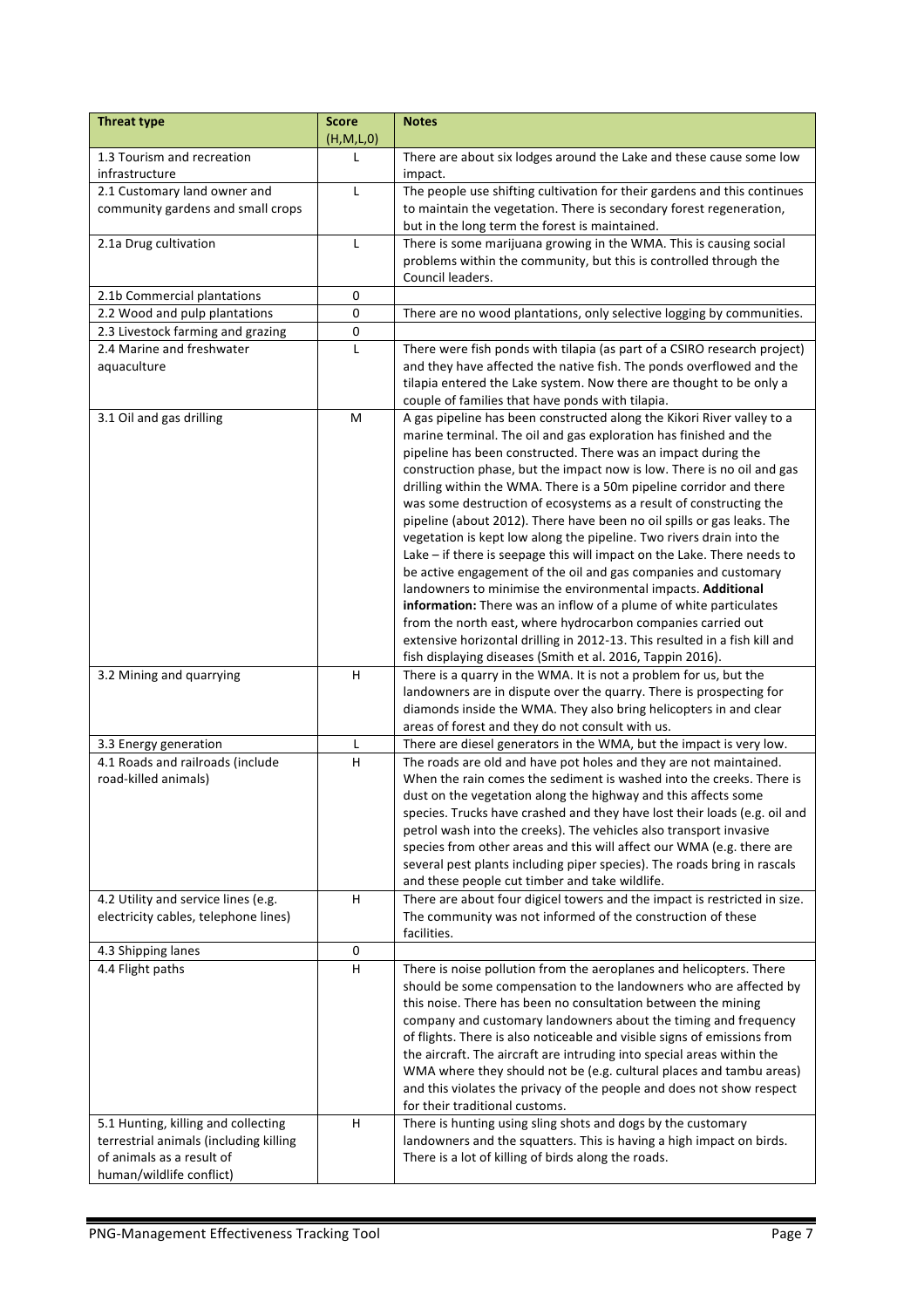| <b>Threat type</b>                                            | <b>Score</b> | <b>Notes</b>                                                                                                                                    |
|---------------------------------------------------------------|--------------|-------------------------------------------------------------------------------------------------------------------------------------------------|
|                                                               | (H,M,L,0)    |                                                                                                                                                 |
| 5.2 Gathering terrestrial plants or                           | н            | People are taking orchids and these are shipped out by planes. People                                                                           |
| plant products (non-timber)                                   |              | are also taking the orchids and planting them in other places. There<br>should be some checking at the airport that this does not happen and    |
|                                                               |              | some restriction on the movement of orchids. A walk about sawmill is                                                                            |
|                                                               |              | used to cut the trees and this results in destruction of the orchids.                                                                           |
| 5.3a Logging and wood harvesting                              | H.           | Trees are cut along the roadside, for use in building houses and for                                                                            |
| for local/customary use                                       |              | firewood. There is a fear that we may lose some species. Areas are                                                                              |
|                                                               |              | allocated for the taking of timber and this usually doesn't happen close                                                                        |
|                                                               |              | to the villages.                                                                                                                                |
| 5.3b Logging and wood harvesting -                            | L            | There is no commercial logging in this area. This may occur in the                                                                              |
| commercial logging                                            |              | future. It is occurring in areas outside the WMA.                                                                                               |
| 5.4a Fishing, killing and harvesting<br>aquatic resources for | н            | There is an increasing population and this is placing pressure on the<br>fish stocks. There are many canoes and people fishing on the lake both |
| local/customary use                                           |              | in the day and night. They are using fishing line and nets (smaller                                                                             |
|                                                               |              | mesh), poison rope, and spears. Before there were zones where you                                                                               |
|                                                               |              | could not fish for a certain time (e.g. 2-3 year), but this no longer                                                                           |
|                                                               |              | enforced. Fish taken are grunter and murganda (black), tilapia and                                                                              |
|                                                               |              | carp (local names - sesabo, awarihibu, gagibu, serekade, borokao,                                                                               |
|                                                               |              | damu angu, tadobo, koro bubaru, koro, daregame).                                                                                                |
| 5.4b Fishing, killing and harvesting                          | $\mathbf{L}$ | There is no large scale commercial fishing, but the customary                                                                                   |
| aquatic resources for commercial                              |              | landowners do sell fish such as tilapia - fishing nets were given to the                                                                        |
| use                                                           |              | WMA by Oil Search to help catch tilapia and try to reduce their                                                                                 |
|                                                               |              | numbers in the lake.                                                                                                                            |
| 6.1 Recreational activities and<br>tourism                    | L            | There is very little tourism, but there is visitation from nearby<br>communities.                                                               |
| 6.2 War, civil unrest and military                            | 0            |                                                                                                                                                 |
| exercises                                                     |              |                                                                                                                                                 |
| 6.3 Research, education and other                             | $\Omega$     |                                                                                                                                                 |
| work-related activities in protected                          |              |                                                                                                                                                 |
| areas                                                         |              |                                                                                                                                                 |
| 6.4 Activities of protected area                              | 0            |                                                                                                                                                 |
| managers (e.g. construction or                                |              |                                                                                                                                                 |
| vehicle use)                                                  |              |                                                                                                                                                 |
| 6.5 Deliberate vandalism, destructive                         | 0            | Some solar panels have been stolen within the WMA.                                                                                              |
| activities or threats to protected<br>area staff and visitors |              |                                                                                                                                                 |
| 7.1 Fire and fire suppression                                 | H.           | Fire is a threat in the dry season. This is destroying some vegetation                                                                          |
| (including arson)                                             |              | including orchids and has resulted in the loss of some houses. Fire is                                                                          |
|                                                               |              | often started by children and they are not careful and it escapes into                                                                          |
|                                                               |              | the forest.                                                                                                                                     |
| 7.2 Dams, hydrological modification                           | 0            |                                                                                                                                                 |
| and water management/use                                      |              |                                                                                                                                                 |
| 7.3a Increased fragmentation within                           | L            | There is some road construction and tracks that may cause a little                                                                              |
| protected area<br>7.3b Isolation from other natural           | 0            | fragmentation of the WMA.                                                                                                                       |
| habitat (e.g. deforestation)                                  |              |                                                                                                                                                 |
| 7.3c Other 'edge effects' on park                             | H            | The mining has resulted in chemicals entering the Lake. The WMA has                                                                             |
| values                                                        |              | complained to Oil Search about this. There are also illegal settlers                                                                            |
|                                                               |              | within and on the edge of the WMA.                                                                                                              |
| 7.3d Loss of keystone species (e.g.                           | М            | Some species are no longer found here - these is a loss of some fish                                                                            |
| top predators, pollinators etc.)                              |              | species and seaweed (although it is coming back). There is tilapia in                                                                           |
|                                                               |              | the lake and it is impacting on the endemic fish species. There has                                                                             |
|                                                               |              | been no survey undertaken to identify the population numbers of the                                                                             |
|                                                               |              | fish. The WMA is trying to talk with CEPA and others about fixing this<br>problem.                                                              |
| 8.1 Pest plants                                               | H.           | Piper tree is spreading throughout the WMA, especially along the                                                                                |
|                                                               |              | roads. There is also water hyacinth in the Lake (this can be carried and                                                                        |
|                                                               |              | spread by birds or people). Elephant grass and cow grass are also                                                                               |
|                                                               |              | present.                                                                                                                                        |
| 8.1a Pest animals                                             | H            | Wild pigs dig up the forest. There is possibly a brown tree snake                                                                               |
|                                                               |              | (native), but it is poisonous. Cane toads are affecting the frog                                                                                |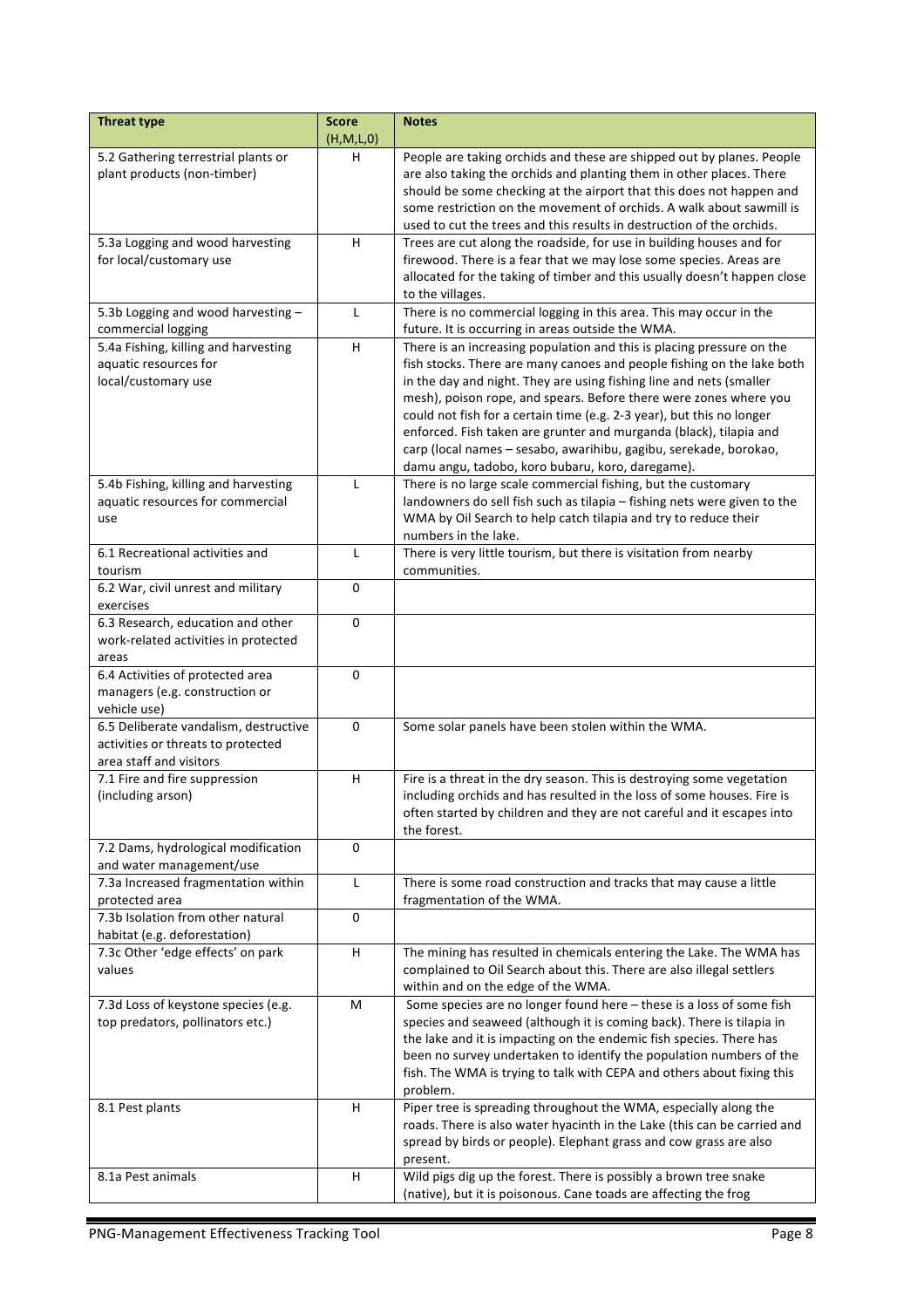| <b>Threat type</b>                                      | <b>Score</b><br>(H,M,L,0) | <b>Notes</b>                                                                                                                                |
|---------------------------------------------------------|---------------------------|---------------------------------------------------------------------------------------------------------------------------------------------|
|                                                         |                           | population. There are red ants now and they never used to be here.                                                                          |
|                                                         |                           | Additional information: Small scale fish farmers began raising                                                                              |
|                                                         |                           | genetically improved farmed tilapia and carp in 2009 and introduced                                                                         |
|                                                         |                           | water hyacinth as a food for the fish (Smith et al. 2016). Heavy rains in                                                                   |
|                                                         |                           | 2010-2012 released farmed tilapia into the lake system and this is a                                                                        |
|                                                         |                           | significant threat to the native endemic fish in the lake. Smith et al.                                                                     |
|                                                         |                           | (2016) indicated that fish catches in 2015 were dominated by tilapia                                                                        |
|                                                         |                           | and that endemic species were rarely caught. Even crayfish are                                                                              |
|                                                         |                           | threatened by loss of habitat due to the abundance of tilapia. Smith et                                                                     |
|                                                         |                           | al. (2106) reported that there were 50 fish farms in five villages around                                                                   |
|                                                         |                           | the lake with two to five ponds per farm and that all farms held tilapia                                                                    |
|                                                         |                           | which reproduces easily under local conditions. A few farms had                                                                             |
|                                                         |                           | common carp - " fish stocks at Lake Kutubu are under enormous                                                                               |
|                                                         |                           | threat" (Smith et al. 2016:29). The introduction of these invasive                                                                          |
|                                                         |                           | species was designed to improve food security and this practice has                                                                         |
|                                                         |                           | been encouraged by the PNG government and international aid                                                                                 |
|                                                         |                           | agencies.                                                                                                                                   |
| 8.1b Diseases such as fungus or                         | H.                        | Some plants (e.g. kaukau) have a fungus or perhaps small insects that                                                                       |
| viruses that make native plants or                      |                           | cause health problems for the people. Additional information:                                                                               |
| animals sick                                            |                           | Pathogenic diseases have entered the Lake and are affecting fish                                                                            |
|                                                         |                           | stocks (Smith et al. 2016, Tappin 2016). The exotic fish species, such as                                                                   |
|                                                         |                           | tilapia may be the vectors in the spread of EUS (epizootic ulcerative                                                                       |
|                                                         |                           | syndrome) and other diseases (Smith et al. 2016). There is some                                                                             |
|                                                         |                           | research to suggest that fish farming is not economically viable for<br>Lake Kutubu because farmers have not been trained, do not have      |
|                                                         |                           | husbandry skills, do not have locally available fish feed and their ponds                                                                   |
|                                                         |                           | are too small (Smith et al. 2016).                                                                                                          |
| 8.2 Introduced genetic material (e.g.                   | 0                         |                                                                                                                                             |
| genetically modified organisms)                         |                           |                                                                                                                                             |
| 9.1 Household sewage and urban                          | H                         | People wash their laundry and throw their rubbish in the creeks and                                                                         |
| waste water                                             |                           | this pollutes the water. This is mainly happening in the squatter                                                                           |
|                                                         |                           | settlements.                                                                                                                                |
| 9.1a Sewage and waste water from                        | 0                         |                                                                                                                                             |
| protected area facilities                               |                           |                                                                                                                                             |
| 9.2 Industrial, mining and military                     | H                         | Chemicals enter our waterways. Additional information: A fish kill was                                                                      |
| effluents                                               |                           | recorded from Jan - July 2013, with fish displaying EUS. The event                                                                          |
|                                                         |                           | coincided with an inflow of a plume of white particulates from the                                                                          |
|                                                         |                           | north east, where hydrocarbon companies had carried out extensive<br>horizontal drilling in 2012-13. As a result the mix of fish caught was |
|                                                         |                           | reduced (Tappin 2016).                                                                                                                      |
| 9.3 Agricultural and forestry                           | 0                         |                                                                                                                                             |
| effluents (e.g. excess fertilizers or                   |                           |                                                                                                                                             |
| pesticides)                                             |                           |                                                                                                                                             |
| 9.4 Garbage and solid waste                             | Н                         | There is rubbish from the local people and squatters and this impacts                                                                       |
|                                                         |                           | on the waterways.                                                                                                                           |
| 9.5 Air-borne pollutants                                | н                         | There is pollution from the burning of materials. This impacts on the                                                                       |
|                                                         |                           | vegetation and water. This is believed to have impacted on the reeds.                                                                       |
| 9.6 Excess energy (e.g. heat                            | М                         | There is light from the Oil Search plant and this affects both the                                                                          |
| pollution, lights etc.)                                 |                           | wildlife and the people. It is especially visible at night by the local                                                                     |
|                                                         |                           | communities.                                                                                                                                |
| 10.1 Volcanoes                                          | $\pmb{0}$                 | Earthquakes cause the loss of some trees that fall over.                                                                                    |
| 10.2 Earthquakes/Tsunamis<br>10.3 Avalanches/Landslides | M<br>H                    | During the wet season landslides can occur and this results in                                                                              |
|                                                         |                           | sediment entering the creeks and lake. Expansion of settlement near                                                                         |
|                                                         |                           | the lake edge and resultant cutting of vegetation and planting of                                                                           |
|                                                         |                           | gardens also results in localised landslides.                                                                                               |
| 10.4 Erosion and siltation/                             | H                         | This is mainly the result of high rainfall and sediment is deposited in                                                                     |
| deposition (e.g. shoreline or riverbed                  |                           | streams that enter the lake.                                                                                                                |
| changes)                                                |                           |                                                                                                                                             |
| 11.1 Habitat shifting and alteration                    | H                         | One of our small species of fish that used to be in the lake is no longer                                                                   |
|                                                         |                           | found there - they have run away to hide in the creeks. This may also                                                                       |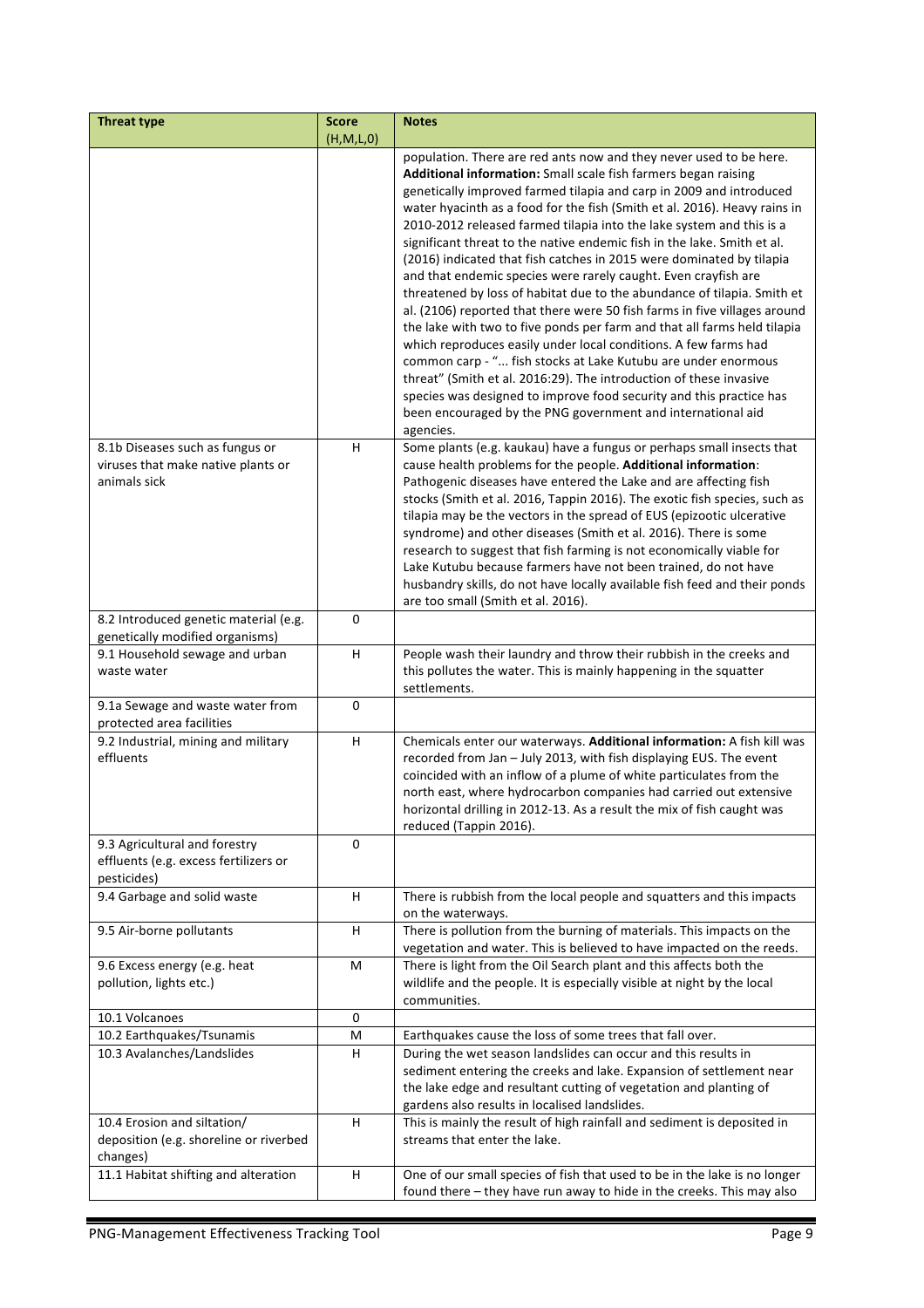| <b>Threat type</b>                       | <b>Score</b> | <b>Notes</b>                                                            |
|------------------------------------------|--------------|-------------------------------------------------------------------------|
|                                          | (H,M,L,0)    |                                                                         |
|                                          |              | be due to pollution or tilapia. Some plants which never grew here       |
|                                          |              | before are now found here. Also some birds are found here that were     |
|                                          |              | not common in the past e.g. pelicans. There has been a change in the    |
|                                          |              | flight paths of some animals. There are also red ants that were not     |
|                                          |              | here before.                                                            |
| 11.2 Droughts                            | H            | There was a big drought in 2015 and this caused some of the fish to     |
|                                          |              | die.                                                                    |
| 11.3 Temperature extremes                | H            | Before it used to be hot, but now it is colder at night. It may affect  |
|                                          |              | some of the species in the WMA.                                         |
| 11.4 Storms and flooding                 | H            | Storms affect the forest (e.g. trees fall down) and the houses and      |
|                                          |              | result in flooding. This can affect the swamp areas where feeding       |
|                                          |              | grounds for wildlife are disturbed.                                     |
| 11.5 Coral bleaching                     | $\mathbf{0}$ |                                                                         |
| 11.6 Intrusion by saltwater into         | 0            |                                                                         |
| gardens etc.                             |              |                                                                         |
| 11.7 Sea level rise                      | $\mathbf{0}$ |                                                                         |
| Other (please explain)                   |              |                                                                         |
| 12.1 Loss of cultural links, traditional | M            | The culture remains strong. However, the children are no longer         |
| knowledge and/or management              |              | learning the stories of their ancestors (perhaps the parents and elders |
| practices                                |              | are not passing on the culture). The children go to school and some     |
|                                          |              | don't know their cultural traditions. It may be due to western culture  |
|                                          |              | (e.g. 'the white man has come') and the influence of the churches.      |
|                                          |              | Elders are no longer giving talks to children in the school.            |
| 12.2 Natural deterioration of            | 0            |                                                                         |
| important cultural site values           |              |                                                                         |
| 12.3 Destruction of cultural heritage    | H            | These sites have been affected by mining activities, including the      |
| buildings, gardens, sites by people      |              | building, roads and pipelines.                                          |
| Other (please explain)                   |              |                                                                         |

#### Table 5. Worst threats and ways forward

| <b>Threat</b><br>No. | <b>Threat</b><br>(Most significant first) | Threat number or<br>name (copy no.<br>from Table 4) | Nature of the threat, impact and how to reduce the impact.                                                                                                      |
|----------------------|-------------------------------------------|-----------------------------------------------------|-----------------------------------------------------------------------------------------------------------------------------------------------------------------|
|                      | Illegal settlements                       | 1.1                                                 | This causes destruction of forests, hunting, fishing, We need<br>assistance to remove the illegal settlers.                                                     |
|                      | Taking our resources                      | 5.1, 5.2, 5.3 a, 5.4 a                              | The Oil Search workers come into the WMA and take our<br>orchids, cassowary, tree kangaroo and fish. Awareness raising<br>of surrounding communities is needed. |
| з                    | Air pollution                             | 9.2                                                 | There is noise and emissions from aircraft and chimneys. The<br>mining companies need to consult with customary landowners<br>about aircraft movements.         |

# Part 4: What is the management like in the protected area?

## **Table 6. Management effectiveness scores, comments, next steps**

| <b>Issue</b>     | <b>Score</b><br>(0,1,2,3, NA) | <b>Comment</b>                                                                                       | <b>Next steps</b>                                                                                                                                          |
|------------------|-------------------------------|------------------------------------------------------------------------------------------------------|------------------------------------------------------------------------------------------------------------------------------------------------------------|
| 1a. Legal status | 3                             | Legally gazetted as a WMA, but the<br>committee members have changed<br>since the original gazettal. | Need to re-gazette the WMA and the<br>new Management Committee and<br>reallocate the WMA to a new<br>category under the new Protected<br>Area legislation. |
| 1b. Legal status |                               |                                                                                                      |                                                                                                                                                            |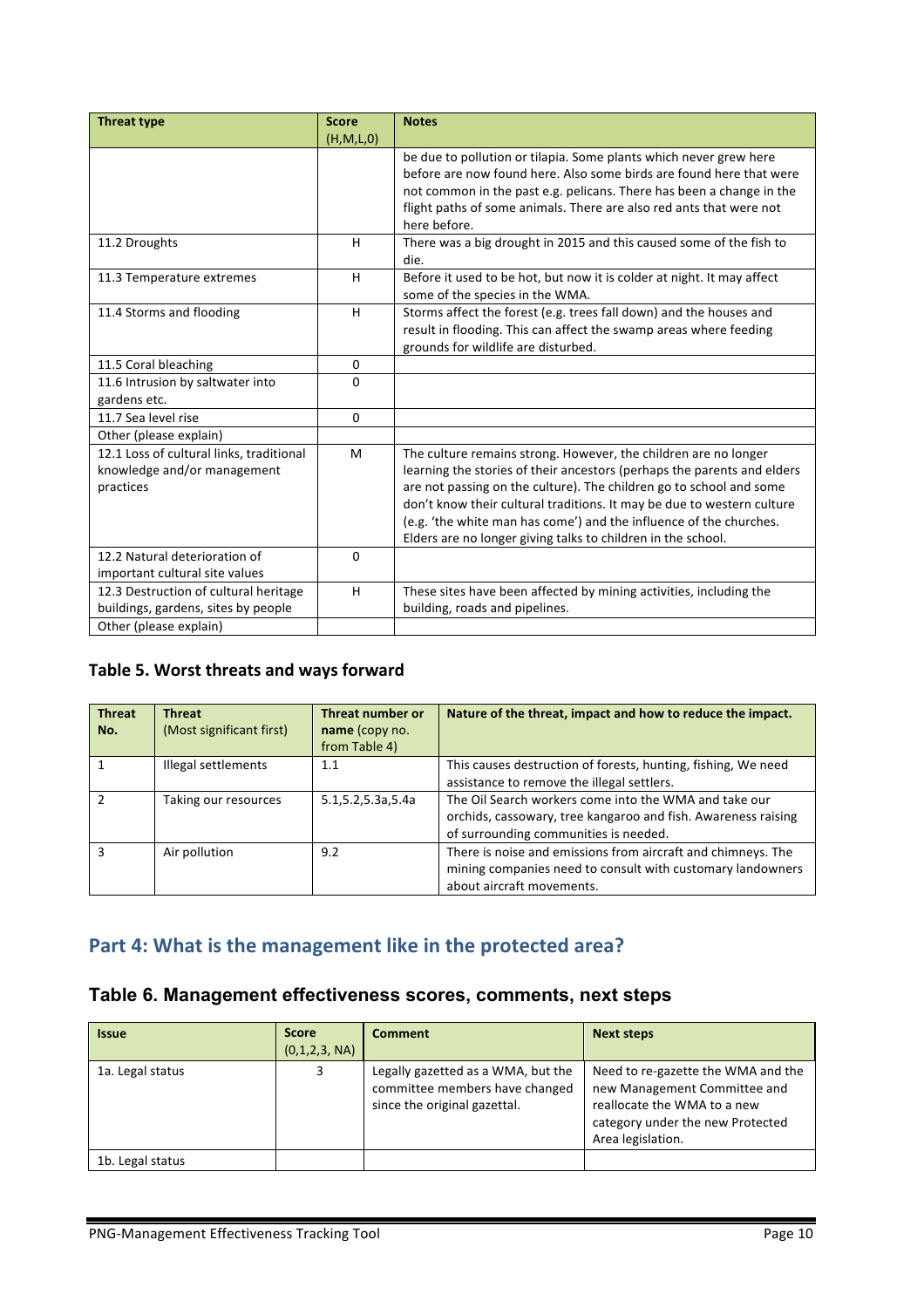| <b>Issue</b>                      | <b>Score</b><br>(0,1,2,3, NA) | <b>Comment</b>                                                                                                                                                                                                                                                                                                                                                                                                                                                                                                                                                        | <b>Next steps</b>                                                                                                                                                                                                                                                                                                                                             |
|-----------------------------------|-------------------------------|-----------------------------------------------------------------------------------------------------------------------------------------------------------------------------------------------------------------------------------------------------------------------------------------------------------------------------------------------------------------------------------------------------------------------------------------------------------------------------------------------------------------------------------------------------------------------|---------------------------------------------------------------------------------------------------------------------------------------------------------------------------------------------------------------------------------------------------------------------------------------------------------------------------------------------------------------|
| 2a. Protected area<br>regulations | 3                             | There are traditional rules relating<br>to the bush and the water. The<br>Committee knows the rules and<br>also the communities. There is no<br>official Management Plan. The<br>rules of the WMA were gazetted in<br>2002 and include rules on the take<br>of wildlife (e.g. people other than<br>customary landowners are not<br>permitted to take, kill or harm any<br>plant or animal, including aquatic<br>plants and animals), entry into<br>culturally significant sites (e.g.<br>burial sites) and relevant fee<br>structures, roles and<br>responsibilities. | We need to enforce the WMA rules<br>by raising awareness (e.g. drama).<br>There is a need to develop a<br>Management Plan for the WMA.                                                                                                                                                                                                                        |
| 2b. Protected area<br>regulations |                               |                                                                                                                                                                                                                                                                                                                                                                                                                                                                                                                                                                       |                                                                                                                                                                                                                                                                                                                                                               |
| 3. Law enforcement                | $\mathbf{1}$                  | There are major deficiencies in law<br>enforcement in the WMA. There<br>are no rangers on the ground and<br>offenders are not caught or<br>punished.                                                                                                                                                                                                                                                                                                                                                                                                                  | The Committee could undertake a<br>survey of the community to raise<br>some ideas about enforcement. We<br>should also ask NGOs for other ideas.<br>Create a community police force to<br>help us improve law enforcement.<br>We also need on-ground rangers to<br>monitor activities in the WMA. We<br>need financial resources to enable<br>this to happen. |
| 4. Protected area objectives      | 3                             | There are traditional rules or<br>objectives and the Management<br>Committee strives to achieve these<br>objectives. The main problem is the<br>lack of funds to implement actions<br>to achieve the objectives.                                                                                                                                                                                                                                                                                                                                                      | The objectives need to be identified<br>in a formal Management Plan.                                                                                                                                                                                                                                                                                          |
| 5. Protected area design          | 3                             | The size is good and also the shape.<br>The WMA includes almost all of the<br>customary landowners' land. The<br>other people do not want a WMA.                                                                                                                                                                                                                                                                                                                                                                                                                      |                                                                                                                                                                                                                                                                                                                                                               |
| 6. Protected area boundaries      | 1                             | The boundaries are marked by GPS,<br>but they are not respected by<br>everyone as there are squatters<br>living illegally in the WMA.                                                                                                                                                                                                                                                                                                                                                                                                                                 | Billboards are being prepared. We<br>also need to raise awareness of the<br>boundaries and values of the WMA.                                                                                                                                                                                                                                                 |
| 7. Management plan                | $\mathbf{1}$                  | There is no Management Plan, but<br>one is being prepared with the<br>assistance of ExxonMobil. The<br>survey work has been completed,<br>but no information has been<br>received by the community.                                                                                                                                                                                                                                                                                                                                                                   | Finalise the draft Management Plan<br>and begin the implementation of the<br>plan and awareness raising.                                                                                                                                                                                                                                                      |
| 7a. Planning process              | $\mathbf{1}$                  | People were involved in providing<br>input into the draft Plan.                                                                                                                                                                                                                                                                                                                                                                                                                                                                                                       |                                                                                                                                                                                                                                                                                                                                                               |
| 7b. Planning process              | 0                             | There is no regular review as there<br>is no Management Plan.                                                                                                                                                                                                                                                                                                                                                                                                                                                                                                         |                                                                                                                                                                                                                                                                                                                                                               |
| 7c. Planning process              | 0                             | Little survey data has been<br>included in the planning process.                                                                                                                                                                                                                                                                                                                                                                                                                                                                                                      |                                                                                                                                                                                                                                                                                                                                                               |
| 8. Regular work plan              | $\mathbf{1}$                  | There is a weekly work plan and<br>this is reported quarterly to the<br>Management Committee.                                                                                                                                                                                                                                                                                                                                                                                                                                                                         | When the Management Plan is<br>developed an annual Work Plan<br>should be developed to implement<br>the required actions.                                                                                                                                                                                                                                     |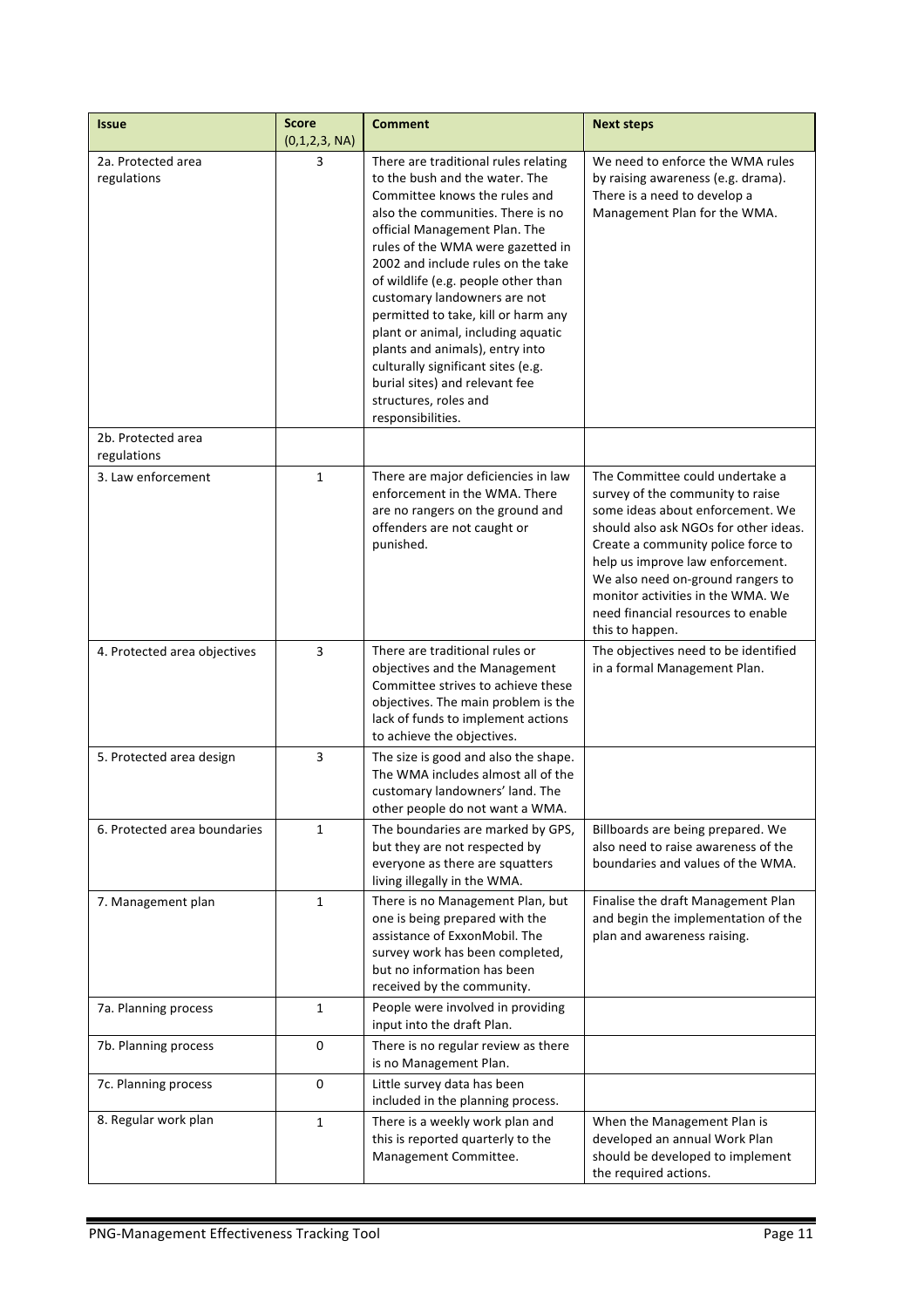| <b>Issue</b>                                       | <b>Score</b><br>(0,1,2,3, NA) | <b>Comment</b>                                                                                                                                                                                                                                                                                                                               | <b>Next steps</b>                                                                                                                                                           |
|----------------------------------------------------|-------------------------------|----------------------------------------------------------------------------------------------------------------------------------------------------------------------------------------------------------------------------------------------------------------------------------------------------------------------------------------------|-----------------------------------------------------------------------------------------------------------------------------------------------------------------------------|
| 9. Resource inventory                              | 2                             | There is information available on<br>fish species, birds, mammals, frogs,<br>butterflies/moths and some<br>reptiles as well as the main<br>vegetation types, and some specific<br>plants such as orchids.                                                                                                                                    | We need further surveys (e.g. fish<br>surveys to determine their impact on<br>native fish), fish inventory and<br>surveys that target specific areas.                       |
| 10. Protection systems                             | 0                             | There are no protection systems or<br>permit systems in place.                                                                                                                                                                                                                                                                               |                                                                                                                                                                             |
| 11. Research and monitoring                        | 0                             | There was some research in the<br>early days of mining exploration.                                                                                                                                                                                                                                                                          | Approach Oil Search to gain some<br>funding to undertake regular and<br>relevant research in the area.                                                                      |
| 12. Resource management                            | $\mathbf{1}$                  | There is some active management<br>undertaken by the Committee e.g.<br>fish monitoring and we are seeking<br>support and funding from other<br>organisations. Billboards have been<br>produced to raise awareness of the<br>WMA. Nets have been donated to<br>the community to catch tilapia and<br>reduce the impact on the native<br>fish. |                                                                                                                                                                             |
| 13a. Staff numbers                                 | 0                             | There are no paid staff employed in<br>the WMA.                                                                                                                                                                                                                                                                                              | Funding is needed to enable us to<br>employ some rangers. This may be<br>obtained from mining companies<br>who are engaged in our area and<br>they could invest in our WMA. |
| 13b. Other people working<br>on the protected area | $\overline{2}$                | The Committee and some in the<br>community are working to achieve<br>conservation outcomes. On World<br><b>Environment Day teams from</b><br>several villages cleaned the lake.                                                                                                                                                              | Funding is needed to encourage<br>more voluntary participation in the<br>WMA.                                                                                               |
| 14. Training and skills                            | $\overline{2}$                | Training and skills could be<br>improved.                                                                                                                                                                                                                                                                                                    | Training is needed in the following:<br>book keeping, eco-tourism, tour<br>guide, ranger training, computer,<br>office management, surveys, report<br>and proposal writing. |
| 15. Current budget                                 | 0                             | There is no budget, but there is<br>some fundraising within the<br>community to help the committee<br>with communication and transport<br>(to enable the committee members<br>to meet).                                                                                                                                                      | Funding is required, particularly from<br>the large mining companies and<br>income generating activities.                                                                   |
| 16. Security of budget                             | 0                             |                                                                                                                                                                                                                                                                                                                                              |                                                                                                                                                                             |
| 17. Management of budget                           | <b>NA</b>                     |                                                                                                                                                                                                                                                                                                                                              |                                                                                                                                                                             |
| 18. Equipment                                      | $\overline{2}$                | There is a WMA Resource Centre,<br>with office, meeting space, water,<br>solar power, tables, toilets, kitchen<br>space and boat with a motor.                                                                                                                                                                                               | We need a car, hand-held radios,<br>credit cards (to enable payment by<br>phone), GPS, more tables and chairs<br>for the resource centre and curtains                       |
| 19. Maintenance of<br>equipment                    | $\mathbf{1}$                  | The resource centre and boat are<br>well-maintained by volunteers.                                                                                                                                                                                                                                                                           | Resources are needed to assist with<br>maintenance of equipment and<br>facilities.                                                                                          |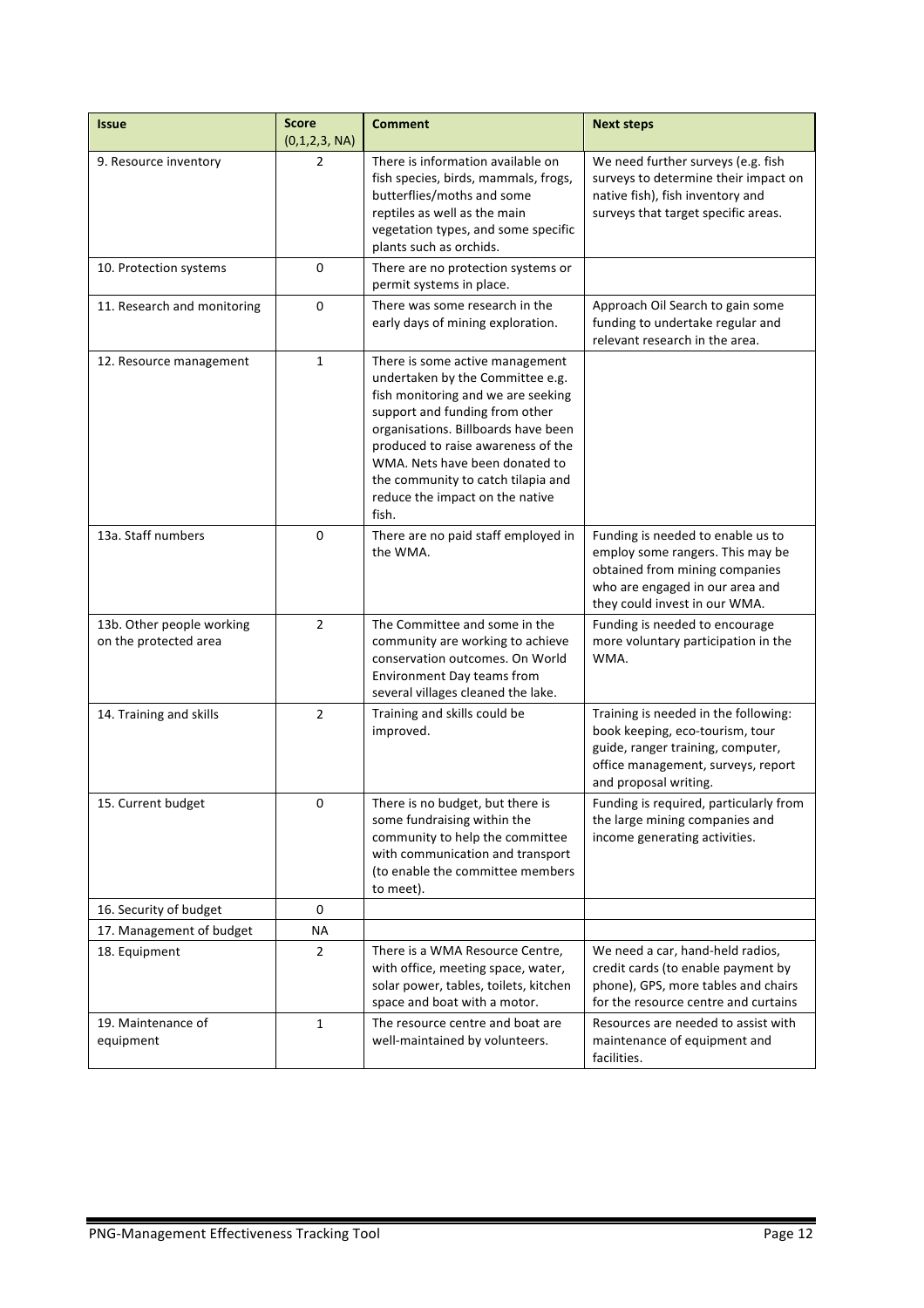| <b>Issue</b>                                          | <b>Score</b><br>(0,1,2,3, NA) | <b>Comment</b>                                                                                                                                                                                                                                                                                                                                                                                                                                                                                                                                                                                                     | <b>Next steps</b>                                                                                                                                                     |
|-------------------------------------------------------|-------------------------------|--------------------------------------------------------------------------------------------------------------------------------------------------------------------------------------------------------------------------------------------------------------------------------------------------------------------------------------------------------------------------------------------------------------------------------------------------------------------------------------------------------------------------------------------------------------------------------------------------------------------|-----------------------------------------------------------------------------------------------------------------------------------------------------------------------|
| 20. Education and awareness                           | $\mathbf{1}$                  | There was some awareness raising<br>done by ExxonMobil in the past.<br>There is some environmental<br>education in the primary school.<br>We engage in World Environment<br>Day with various activities. We<br>provide posters to the school and<br>we are holding a big showcase of<br>the WMA this week. All the people<br>from within the WMA will come to<br>visit the centre. We have<br>developed WMA sign boards that<br>are located at Gesege Junction and<br>the Kaimari Gate.                                                                                                                            | Expanded education and awareness<br>raising programs are needed. This<br>includes the mining companies as<br>well as surrounding communities and<br>illegal settlers. |
| 21. Planning for land use or<br>marine activities     | 0                             | The outside planning interests do<br>not consult with us in relation to<br>many issues.                                                                                                                                                                                                                                                                                                                                                                                                                                                                                                                            | There needs to be better<br>communication between the WMA<br>and adjacent land use planning<br>frameworks. EISs are needed before<br>activities are undertaken.       |
| 22. State and commercial<br>neighbours                | $\mathbf{1}$                  | There is some contact with Oil<br>Search and some minor assistance.                                                                                                                                                                                                                                                                                                                                                                                                                                                                                                                                                | There needs to be improved<br>consultation and collaboration with<br>Oil Search in relation to activities that<br>are undertaken within and adjacent<br>to the WMA.   |
| 23. Indigenous people/<br><b>Customary landowners</b> | $\overline{2}$                | Customary landowners have<br>elected representatives in their<br>villages and these representatives<br>meet as a formal Management<br>Committee.                                                                                                                                                                                                                                                                                                                                                                                                                                                                   |                                                                                                                                                                       |
| 24a. Impact on communities                            | $\mathbf{1}$                  | There is communication between<br>customary landowners and other<br>stakeholders such as NGOs and<br>CEPA.                                                                                                                                                                                                                                                                                                                                                                                                                                                                                                         |                                                                                                                                                                       |
| 24b. Impact on communities                            | 1                             | The Church in the WMA assists the<br>villagers.                                                                                                                                                                                                                                                                                                                                                                                                                                                                                                                                                                    |                                                                                                                                                                       |
| 24c. Impact on communities                            | $\mathbf{1}$                  | The customary landowners support<br>the operation of the WMA.                                                                                                                                                                                                                                                                                                                                                                                                                                                                                                                                                      |                                                                                                                                                                       |
| 25. Economic benefit                                  | 0                             | The principal landowners should<br>receive a royalty payment from the<br>use of the land where Moro is<br>located. We, the lake people are<br>supposed to get 10% of the<br>royalties and the Fasu get 90%. This<br>is to cover for the pipeline, refinery<br>and facilities. They should pay us<br>about K4000-5000 quarterly (but<br>we have not been paid for 13<br>years, nor have Fasu). Treasury and<br>Finance have the money and this<br>has not been released to us. The<br>WMA is owned by the landowners<br>and we need to secure some funds<br>from the royalties. There is no<br>income from tourism. | Royalty payments that have been<br>agreed need to be paid to the<br>customary landowners.                                                                             |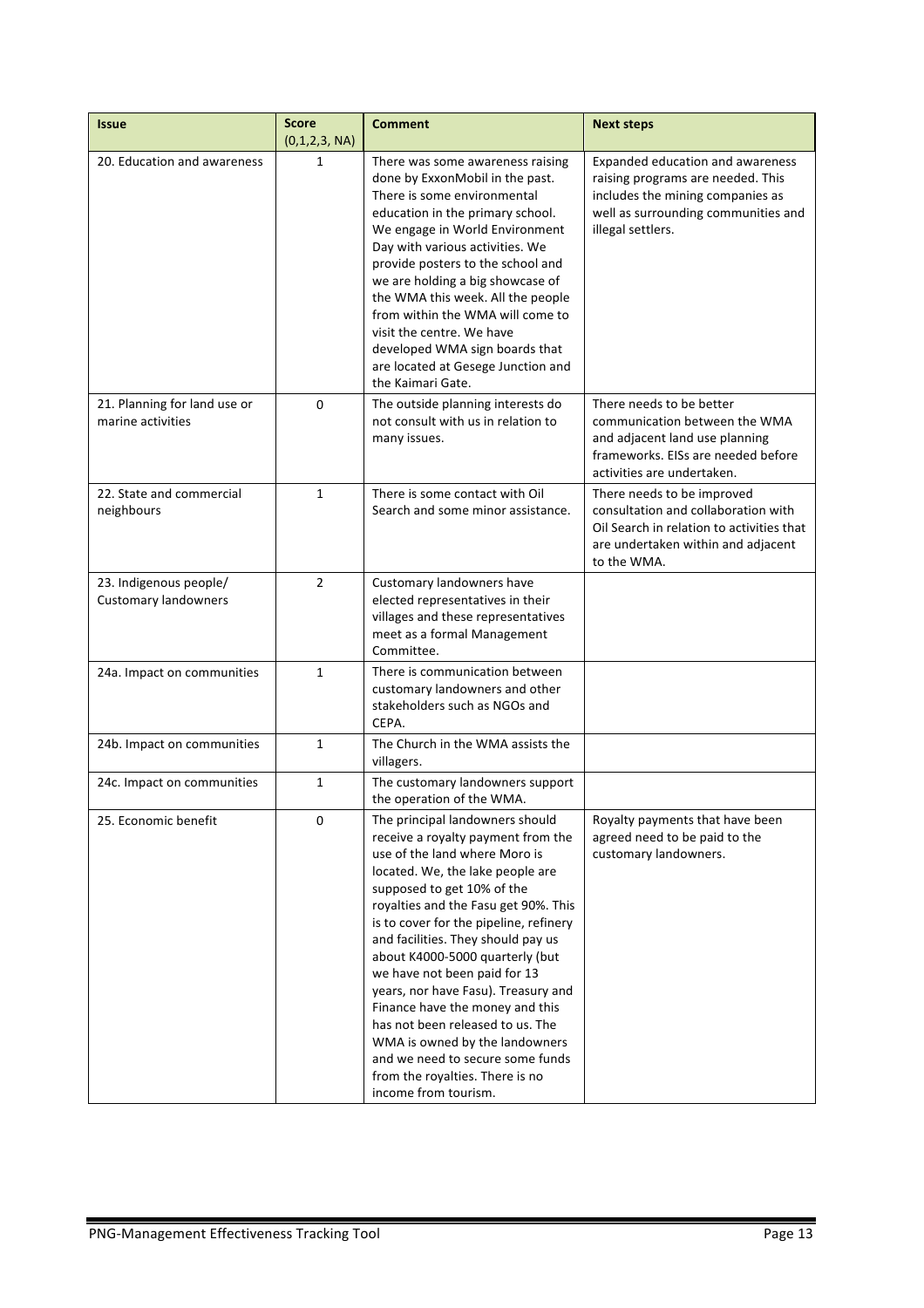| <b>Issue</b>                        | <b>Score</b><br>(0,1,2,3, NA) | <b>Comment</b>                                                                                                                                                                     | <b>Next steps</b>                                                                                                                                                                                                                             |
|-------------------------------------|-------------------------------|------------------------------------------------------------------------------------------------------------------------------------------------------------------------------------|-----------------------------------------------------------------------------------------------------------------------------------------------------------------------------------------------------------------------------------------------|
| 26. Monitoring and<br>evaluation    | 0                             | There is no comprehensive<br>monitoring or evaluation. There<br>has been some water quality<br>monitoring undertaken by Oil<br>Search.                                             | Ensure that all relevant survey and<br>monitoring data is provided in a<br>suitable format to the customary<br>landowners and ensure that they are<br>comprehensively informed and<br>engaged in relevant monitoring and<br>evaluation tasks. |
| 27. Visitor facilities              | $\overline{2}$                | The Resource Centre is available to<br>visitors and it displays posters with<br>information about several<br>important species.                                                    | We need some funding to maintain<br>the facilities and to produce<br>additional information for visitors.<br>We would also like a guest house<br>that would provide income for the<br>WMA.                                                    |
| 28. Commercial tourism<br>operators | $\Omega$                      |                                                                                                                                                                                    |                                                                                                                                                                                                                                               |
| 29. Fees                            | $\Omega$                      | The gazettal notice identifies that a<br>fee structure was in place with K12<br>for entry to the WMA. Currently no<br>fees are collected.                                          |                                                                                                                                                                                                                                               |
| 30. Condition of values             | $\mathbf{1}$                  | There are significant threats to the<br>WMA, particularly the fish and the<br>water and swamp forests.                                                                             |                                                                                                                                                                                                                                               |
| 30a.Condition of values             | $\mathbf{1}$                  | While many of the values remain in<br>good condition, the introduction of<br>tilapia into the lake system places<br>significant pressure on all species<br>of endemic native fish. | Collective intervention is required to<br>establish workable methods to<br>remove tilapia from the lake.                                                                                                                                      |
| 30b. Condition of values            | $\mathbf{1}$                  | There are programs to help remove<br>tilapia and to uproot the piper<br>trees.                                                                                                     | More support is needed for threat<br>abatement plans.                                                                                                                                                                                         |
| 30c. Condition of values            | $\mathbf{1}$                  | Pervious partners, such as WWF<br>withdrew their support and now<br>the community is responsible for<br>management.                                                                |                                                                                                                                                                                                                                               |

# **Part 5: Condition and trends of protected area values**

# **Table 7. Values, condition and trend**

| <b>Key value</b><br>(from Table 2) | <b>Condition Score</b><br>(VG, G, F, P, DK) | <b>Trend Score</b><br>(I, S, D, DK) | Information source and justification for Assessment and HOW<br>the condition can be IMPROVED                                                                                                                                                                  |
|------------------------------------|---------------------------------------------|-------------------------------------|---------------------------------------------------------------------------------------------------------------------------------------------------------------------------------------------------------------------------------------------------------------|
| Endemic fish                       | P                                           | D                                   | There are 12 endemic fish species that are threatened by the<br>introduction of tilapia and over-fishing and these are<br>disappearing.                                                                                                                       |
| Freshwater and<br>swamp forest     | G                                           | D                                   | The karst system supplies clean fresh water to the rivers and<br>lakes and the swamp forest acts as a water filter; there is<br>pollution entering the swamp forest from upstream settlements<br>(including illegal settlers) and this affects water quality. |
| Plants                             | G                                           | DK.                                 | There are diverse vegetation systems and related plants; there<br>has been little monitoring and we are unsure of the trends in<br>relation to vegetation.                                                                                                    |
| Animals                            | G                                           | DK                                  | There are many and diverse fauna and related habitat; there has<br>been no monitoring and we are unsure of the trends in relation<br>to the animals in the WMA.                                                                                               |
| Culture/custom                     | F                                           | DK                                  | There are several important aspects to culture and tradition that<br>are practiced in the community, but there are serious problems<br>due to external influences; we are unsure of the trend.                                                                |